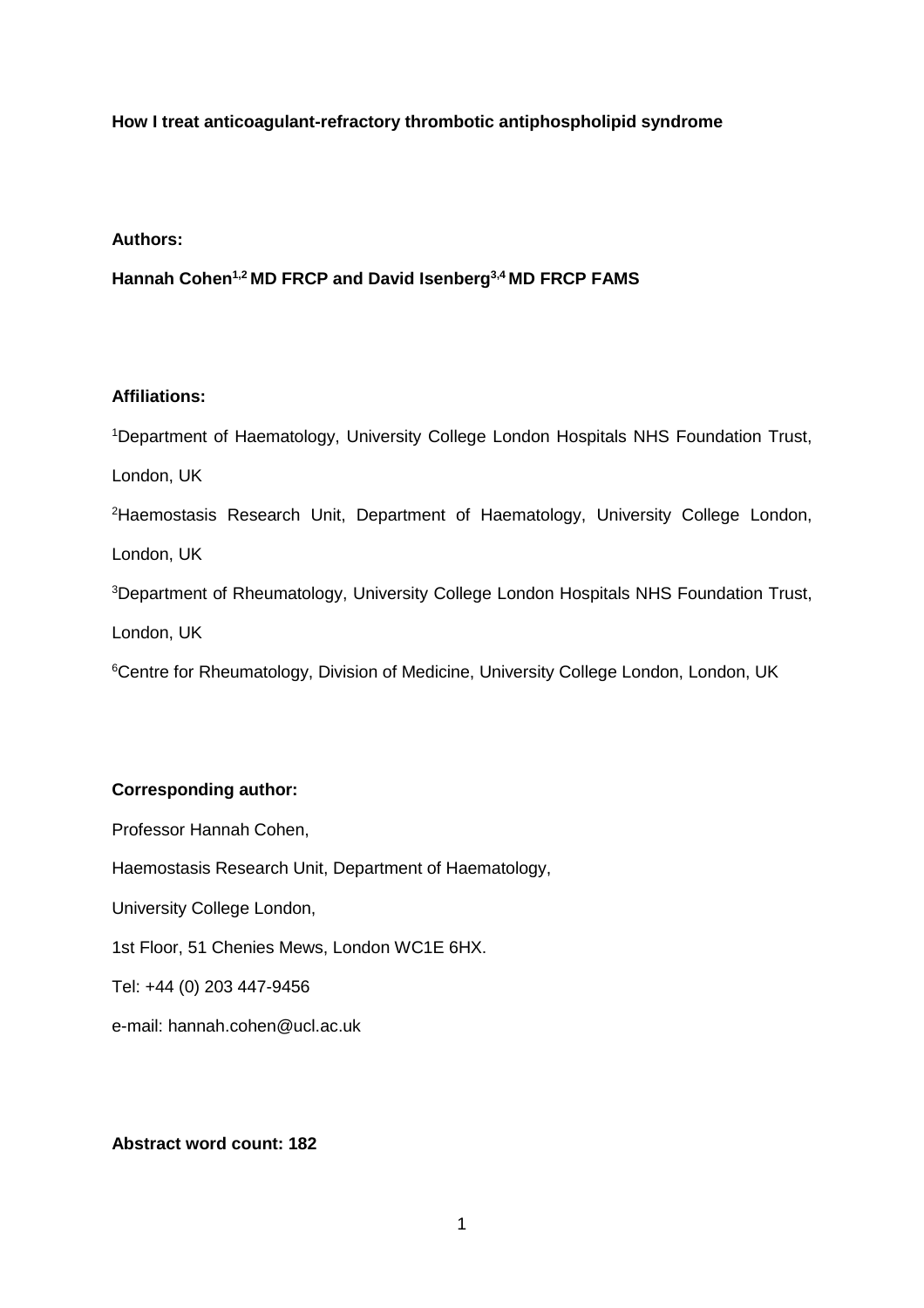## **Manuscript word count: 4065**

## **Abstract**

The standard treatment of thrombotic antiphospholipid syndrome (APS) is oral anticoagulation with a vitamin K antagonist, generally warfarin. In a minority of APS patients, achieving successful anticoagulation is more complicated as they continue to re-thrombose despite seemingly adequate anticoagulation. These patients are deemed anticoagulant-refractory. The management of anticoagulant-refractory APS is largely empirical and extrapolated from other situations with clinical similarities, to optimise patient outcomes. For affected patients, additional measures are required, either in the form of increased intensity VKA anticoagulation or alternative antithrombotic strategies, including low molecular weight heparin, fondaparinux, the addition of antiplatelet therapy, as well as consideration of other approaches, including vasodilators or vascular intervention. Anticoagulant-refractory thrombotic APS patients may have APS-associated thrombocytopenia, which requires great care in balancing the risk of recurrent thrombosis versus bleeding, with dose titration of anticoagulation based on platelet counts. Finally, APS patients may also have systemic lupus erythematosus (SLE), which can greatly add to the complexity of managing their thromboembolic disease. However, with great attention to detail and an individualised approach, it is possible to minimise the morbidity resulting from anticoagulant-refractory thrombotic APS.

## **Introduction**

Antiphospholipid syndrome (APS) is characterised by thrombosis (arterial, venous, microvascular) and/or pregnancy morbidity in association with persistent antiphospholipid antibodies (aPL): one or more of lupus anticoagulant (LA), anticardiolipin antibodies (aCL) or anti-beta 2 glycoprotein I antibodies (aß2GPI), present on two occasions at least 12 weeks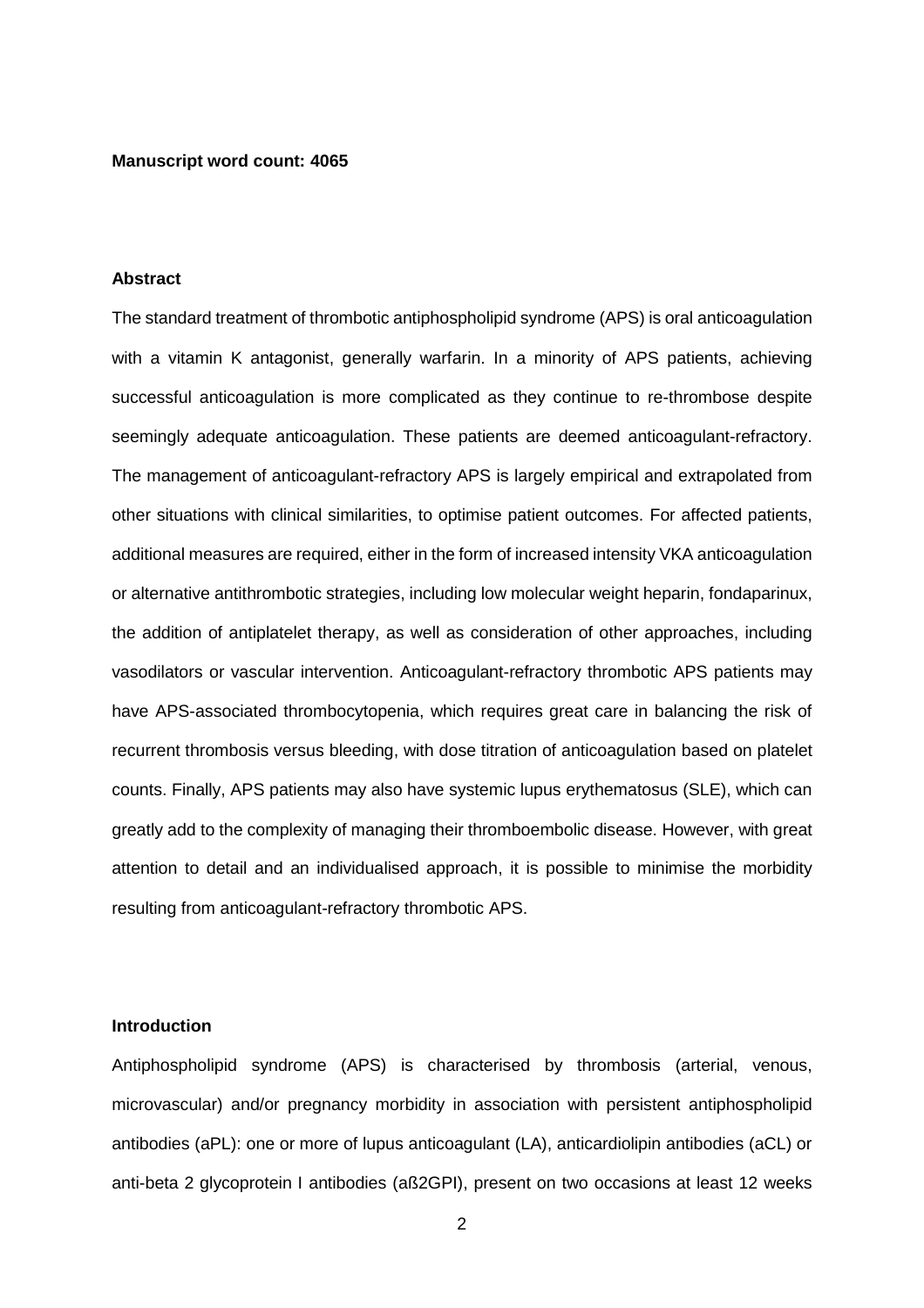apart. <sup>1</sup> Approximately 50% of thrombotic events are lower limb deep venous thrombosis, and pulmonary embolism, with stroke and transient ischaemic attack (TIA) accounting for around 30%.<sup>2</sup> The overall prevalence of APS is estimated to be 40-50/100,000 of the population,<sup>3</sup> with the female: male ratio approximately 5:1.<sup>2</sup> Catastrophic APS has a 37% mortality and accounts for 1% of cases. 4

## **What is anticoagulant-refractory thrombotic antiphospholipid syndrome?**

Anticoagulant-refractory thrombotic APS can be broadly defined as breakthrough thrombosis on standard treatment, i.e. oral anticoagulation with warfarin or an alternative vitamin K antagonist (VKA). Some patients who have re-thrombosed at standard-intensity VKA (target INR 2.5, range 2.0-3.0) will be protected from further thrombosis with high-intensity VKA (target INR 3.5, range 3.0-4.0), whereas others re-thrombose even at high-intensity oral anticoagulation. When optimal anticoagulant intensity is not established, e.g. APS-related stroke, recommended options are standard-intensity VKA,<sup>5-6</sup> with or without low dose aspirin  $(LDA)^{7,8}$  or high-intensity VKA.<sup>7,8</sup> In this instance, defining what constitutes anticoagulantrefractory is somewhat controversial. The management of anticoagulant-refractory APS is empirical and extrapolated from other situations with clinical similarities.

Recurrent thrombosis may occur while on subtherapeutic VKA anticoagulation. This could be secondary to patient non-adherence and necessitates patient education. The majority of commercial thromboplastins can be safely used in LA positive patients,<sup>9,10</sup> but in a small minority, LA can interfere with the action of thromboplastin so that the International Normalised Ratio (INR) is falsely elevated.<sup>9,10</sup> An LA-insensitive thromboplastin should be used to monitor the INR and the prothrombin time checked before starting a VKA wherever possible.<sup>9,10</sup> Pointof-care INRs are variably affected by LA and results must be interpreted with caution.<sup>9-11</sup> Chromogenic factor X levels provide an LA-independent assessment of VKA intensity, however, therapeutic ranges are not established.<sup>9,10,12</sup>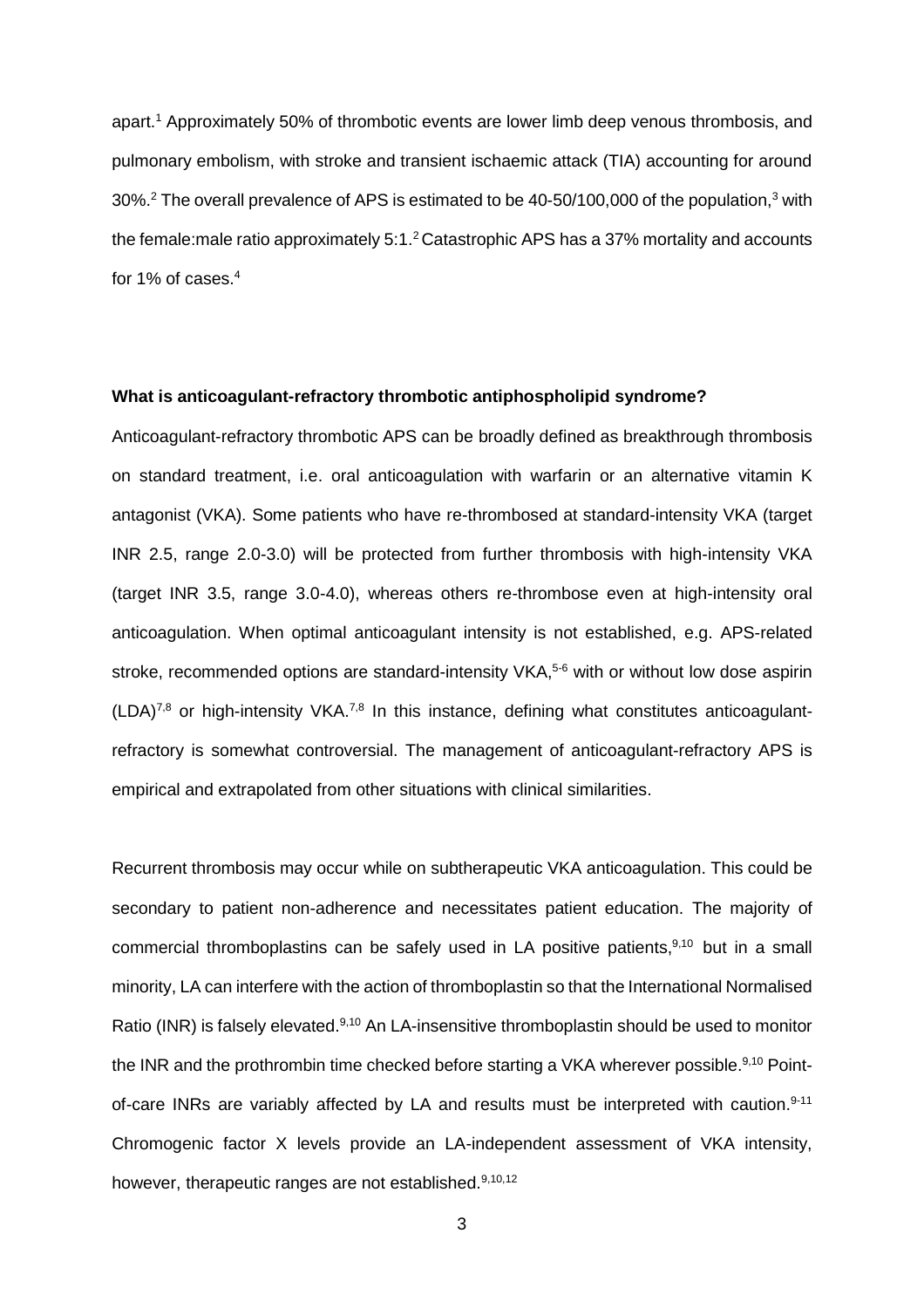The annualised risk of recurrent thrombosis in APS patients on VKA was 1.3-4.0 in two randomised controlled trials (RCTs);<sup>13,14</sup> 4.3 in the Euro-phospholipid prospective cohort study of 1000 patients;<sup>15</sup> and 4.8% in a retrospective cohort study on triple aPL-positive APS patients. <sup>16</sup> In the past decade, direct oral anticoagulants (DOACs) have been introduced as a potential alternative to VKAs. The precise place of these agents in APS is not established. They offer several advantages compared to warfarin, including: being prescribed in fixed dose with more predictable anticoagulant effect and, therefore, no routine anticoagulation monitoring required, having fewer drug interactions and no interactions with food or alcohol. These advantages are desirable for thrombotic APS patients who require indefinite anticoagulation. However, some of the recent trial data<sup>17-19</sup> have raised concern about rethrombosis occurring on DOACs,<sup>18,19</sup> although earlier reports indicated that re-thrombosis is also a feature of warfarin therapy.<sup>13-16</sup> These emerging data prompted the European Medicines Agency (EMA) to issue a recommendation against the use of DOACs in APS patients, especially those who are triple aPL-positive.<sup>20</sup> The EMA safety warning has been incorporated into the DOAC manufacturer summary of product characteristics (SPCs) and endorsed by the United States of America (USA) Food and Drug Administration (FDA).<sup>21</sup> The EMA recommendations have been adopted in several guidelines, including the European League Against Rheumatism (EULAR) recommendations, <sup>8</sup> with guidance on DOAC use in APS patients in preparation by the International Society on Thrombosis and Haemostasis (ISTH).

## **Synopsis of pathophysiology mechanisms in thrombotic antiphospholipid syndrome**

It is generally assumed that the hypercoagulability associated with APS is based upon a "two hit" phenomenon.<sup>22</sup> The first hit is dependent upon the presence of aPL and the second to a subsequent precipitating event with causes including surgery, immobilisation or exogenous oestrogens and pregnancy. The precise mechanisms leading to the development of thrombosis are, however, complex and are discussed in detail in a recent review.<sup>23</sup> In brief,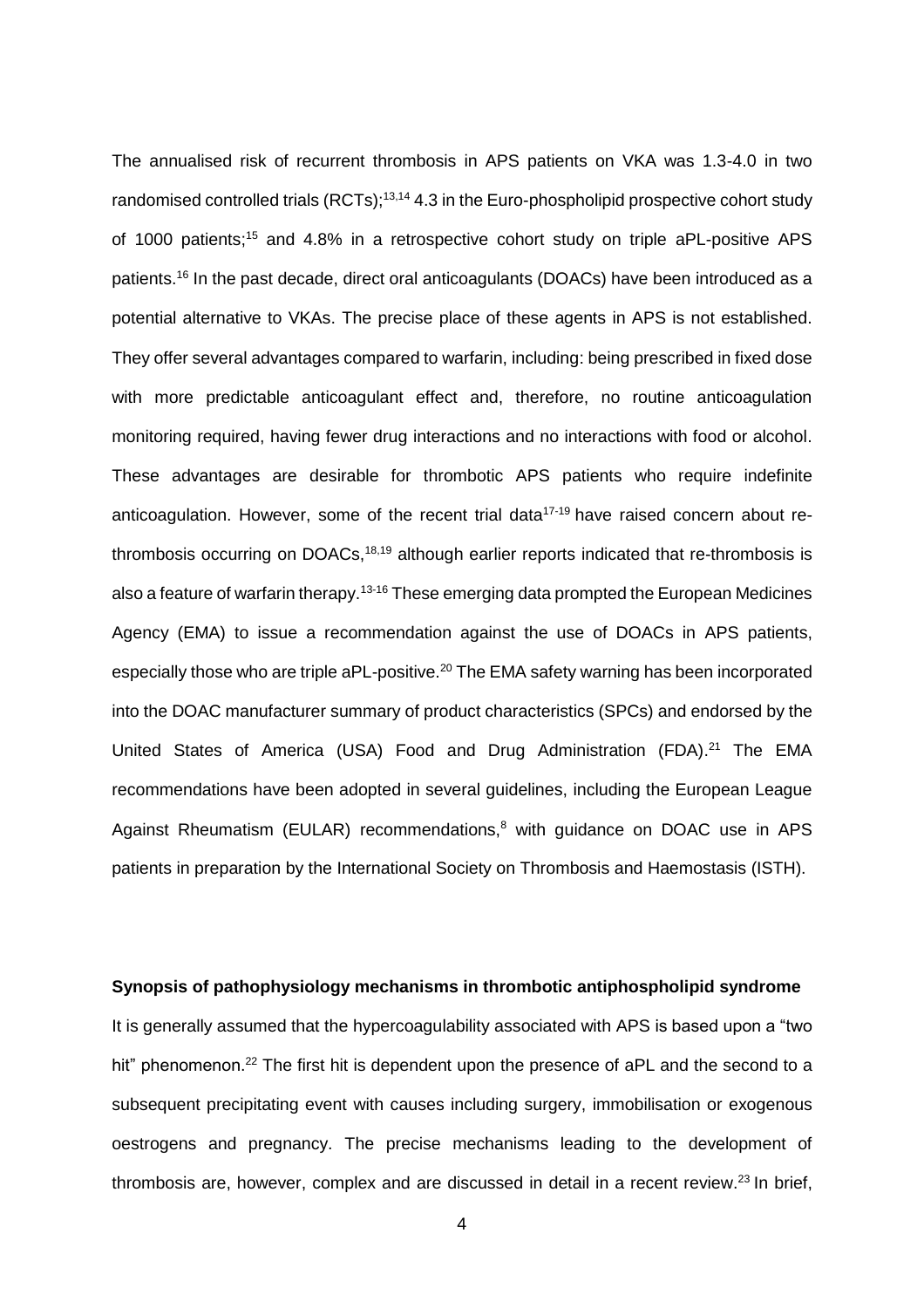pathogenic aPL are thought to bind ß2GPI leading to exposure of a cryptic domain 1 Arg39- Arg43 epitope, i.e. its more open oxidised form - this form lacks free thiols, which are increased in the presence of oxidative stress, is thought to be increased with patients with APS.<sup>24</sup> The aPL complex with this open oxidised form of ß2GPI, can then cause cross-linking to many surface receptors, with subsequent activation of effector cells, in turn leading to release of prothrombotic and proinflammatory mediators.

Figure 1 provides more detail about the individual receptors and the molecules which are (mostly) upregulated as a consequence. Diverse cells including endothelial cells, monocytes, neutrophils and platelets are involved in this process. Intracellular signalling in particular through mitogen-activated protein kinases (MAPKs) and the key transcription regulator nuclear factor kappa B (NF-κB), is integral in activating these target cells. In addition, increasing evidence supports the concept that the complement system is involved in the pathogenesis of APS. Thus, lower levels of both C3 and C4 are present in primary APS patients, with concomitant increased levels in C3a-desArg and C4a,<sup>25</sup> suggesting complement activation is occurring. Aberrant activation of the coagulation cascade of serine proteases [SP] may also be contributory,<sup>20</sup> perhaps through antibodies which cross-react with SPs and factor-Xa. Other possible contributory factors include coagulation cascade abnormalities, notably enhanced activation of the tissue factor (TF) pathway and impaired activation of protein C.<sup>26</sup> The multiple mechanisms involved in the generation of the thrombotic phenotype in APS suggest that anticoagulation alone may not control thrombosis.

The 'second-hit' may be provided by a variety of external or patient-related factors. Venous thromboembolism may be precipitated in individuals with aPL during prothrombotic situations, including infection, trauma, surgery, immobilisation, exogenous oestrogens, pregnancy, or SLE and other autoimmune disease, as discussed elsewhere.<sup>26,27</sup> The risk of arterial thromboembolism is also increased in SLE.<sup>26</sup> Application of the adjusted Global AntiphosPholipid Syndrome Score (aGAPSS) in a prospective study on the AntiPhospholipid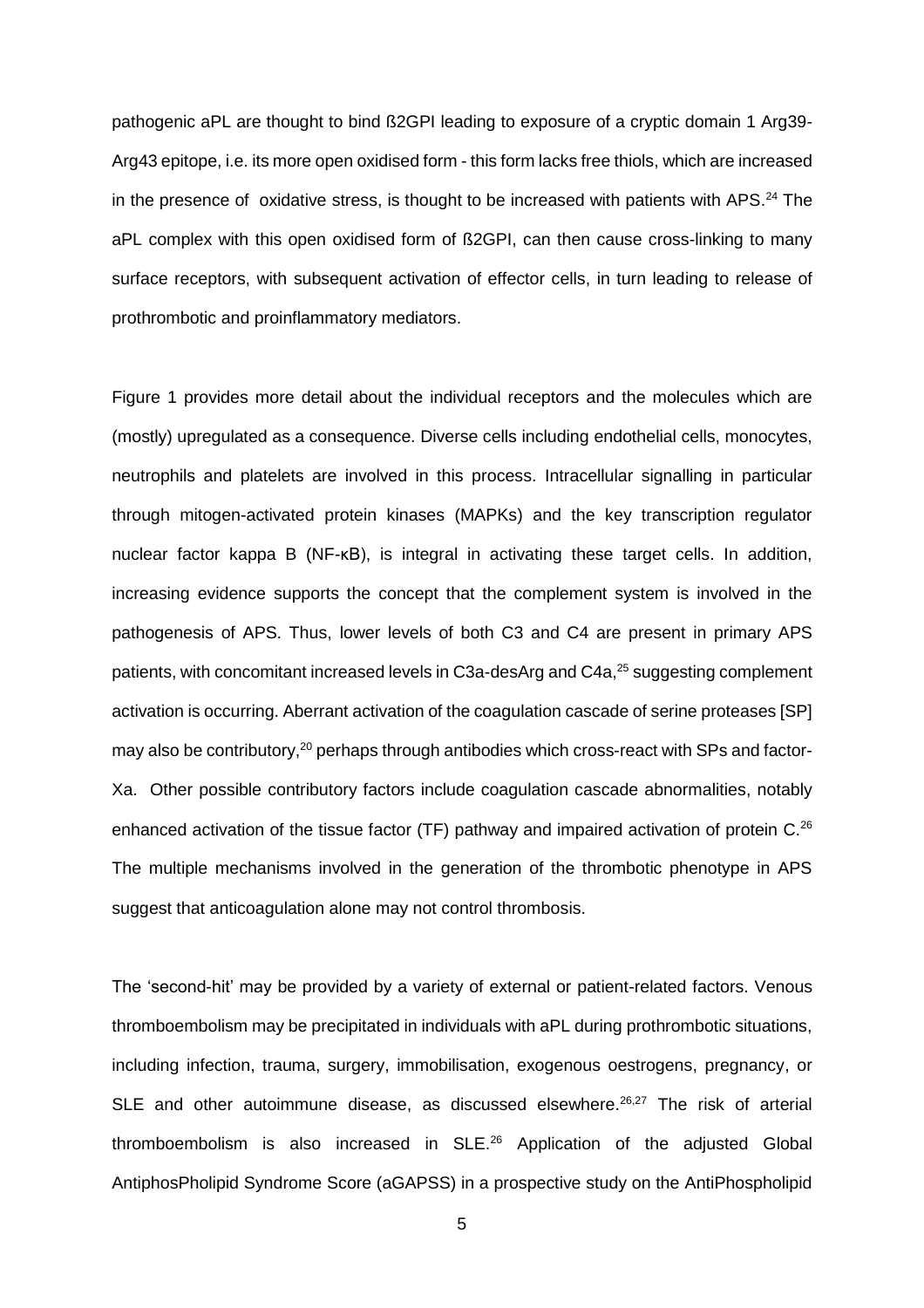Syndrome Alliance For Clinical Trials and InternatiOnal Networking (APS ACTION) cohort indicates that hypertension and hyperlipidaemia, in addition to aPL status, exacerbate the risk of arterial thrombosis.<sup>28</sup> This emphasises the importance of active management of conventional cardiovascular risk factors.

# **Case 1: Anticoagulant-refractory recurrent venous thromboembolism**

A 28-year-old woman had a right popliteal vein DVT at 20 weeks' gestation, treated with standard therapeutic dose subcutaneous low molecular weight heparin (LMWH), during the remainder of the pregnancy, followed by a three month post-partum course of standardintensity warfarin, target INR 2.5. In her next pregnancy two years later, she received prophylactic dose (LMWH) throughout pregnancy and for six weeks postpartum. She had preeclampsia, onset at 28 weeks' gestation. When 40, she had an unprovoked left popliteal vein DVT and received initial therapeutic dose LMWH followed by standard-intensity warfarin. Triple positive aPL, with high titre IgG aCL and ab2GPI, were identified. She was started on life-long standard-intensity warfarin and adherent to treatment. Four months later, she developed symptomatic extension of the DVT to the left common femoral vein, while the (venous) INR was therapeutic. She had bridging standard-intensity LMWH and the target INR was increased to 3.5. Eight months later, despite good anticoagulant control, she developed new proximal DVT in the left external iliac vein, INR 3.4 [Figure 2]. The warfarin was switched to split-dose high-intensity LMWH at approximately 20% above standard therapeutic dose. A year later, she developed a left sigmoid sinus thrombosis associated with an upper respiratory tract and ear infection. Brain imaging suggested a fistula, not confirmed by magnetic resonance angiography (MRA). The MRA was complicated by a small acute frontal embolic infarct, thought to be procedure-related. LMWH was escalated to approximately 30% above standard dose, split-dose, with target peak anti-factor Xa levels 1.0-1.20. A year later, an unprovoked right middle lobe segmental pulmonary embolism (PE) occurred. LMWH was switched to fondaparinux and had rituximab. She did not re-thrombosis over the next four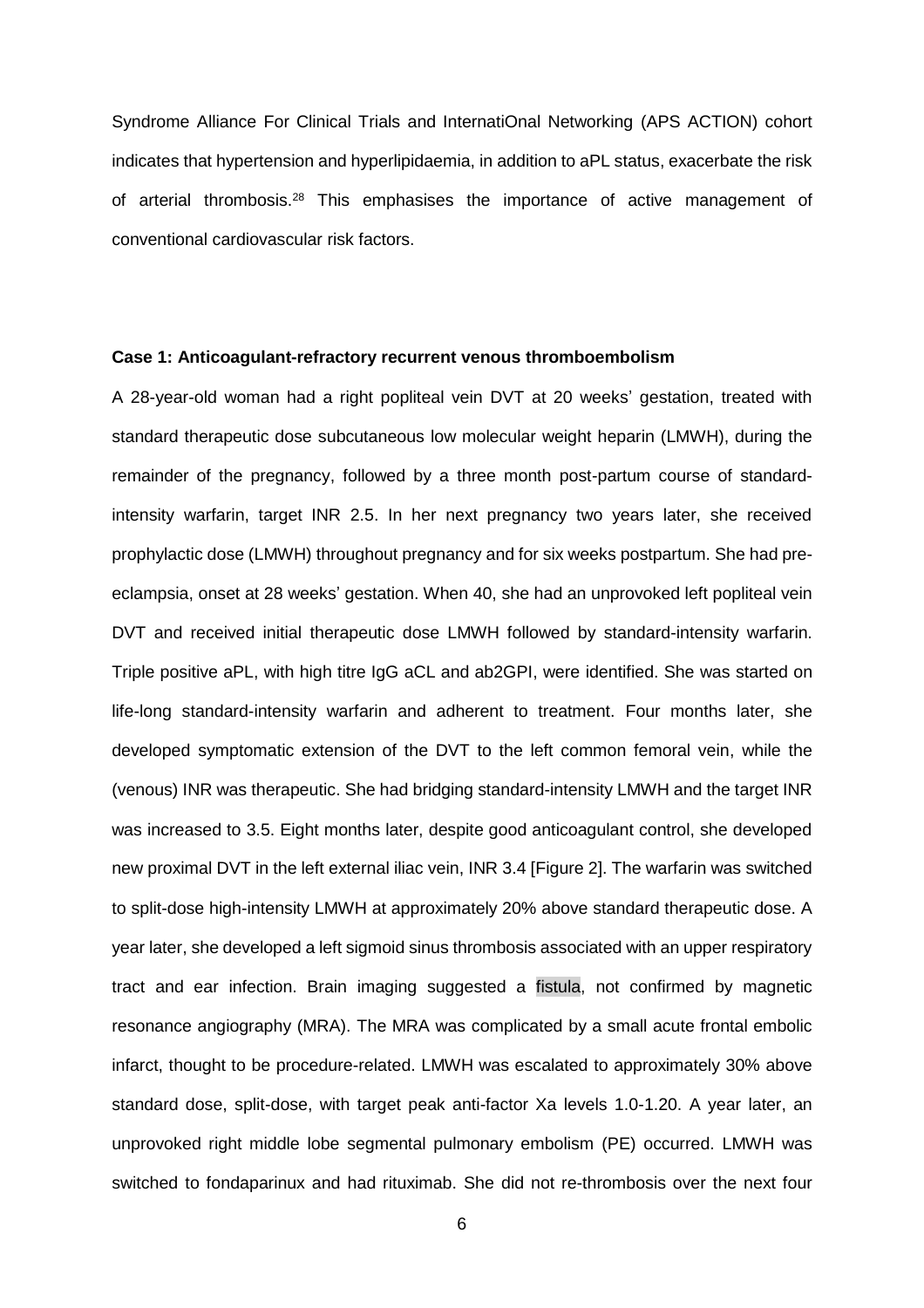years. Vitamin D was insufficient with replacement treatment instituted. Lipid status was normal. Serial dual energy x-ray absorptiometry (DEXA) scanning remained normal.

#### **Comments about Case 1**

After an initial first pregnancy-provoked proximal DVT, this patient developed early preeclampsia, a manifestation of APS-associated obstetric morbidity, in her next pregnancy. 1 APS classification criteria are being updated.<sup>29</sup>

The history raises the critical question of whether APS patients with recurrent/anticoagulantrefractory thrombosis can be identified early in their clinical course. Although there is no uniformly agreed definition of "high risk", it is notable that she was triple aPL-positive, the phenotype associated with the highest risk of thrombosis.<sup>30</sup> Other factors may include anti- $\beta$ 2GPI antibodies that bind to a limited epitope (Arg39-Arg43) on domain 12 $^{31,32}$  and antiprotein C antibodies linked to acquired activated protein C resistance.<sup>33</sup> VTE is multifactorial and therefore, standard risk factors for VTE, e.g. age of onset, body mass index may be contributory to recurrent thrombosis (Figure 1), $^{27}$  although their role, or that of ethnicity, in APS-related VTE is not fully defined.

This case illustrates the progression of anticoagulation options for APS-related recurrent VTE (Figure 3). After a first unprovoked VTE, APS patients require life-long anticoagulation, when  $aPL$  and D-dimer are independently associated with recurrence, $34$  although the optimal duration of anticoagulation following provoked APS-associated VTE is undefined. Management is based on assessment of the reason for the recurrence and extrapolated from other situations, particularly cancer. Points to consider when re-thrombosis occurs are summarised in Table 1. Suspected re-thrombosis must be confirmed objectively while bridging LMWH is started. It is also important to consider potential provoking factors for VTE, detailed above, or a concomitant prothrombotic condition, such as cancer<sup>35</sup> or myeloproliferative neoplasm,<sup>36</sup> which were not implicated here. Measurement of the INR with assessment as to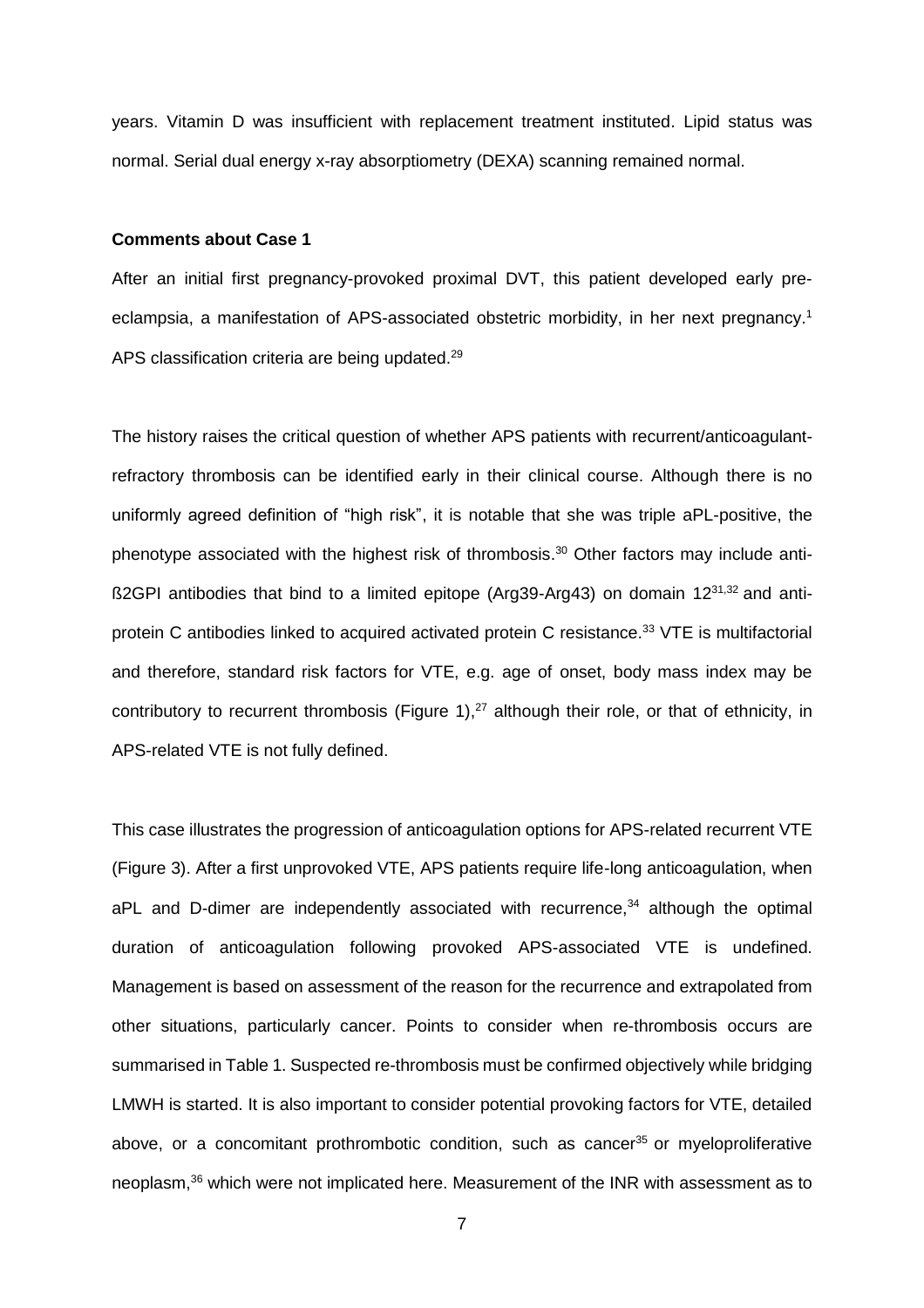whether it is representative of anticoagulant intensity, informs an optimal anticoagulation plan. If the INR is subtherapeutic, under 1.5, the warfarin/VKA may be resumed at standardintensity, with close INR monitoring. If re-thrombosis occurs at standard-intensity VKA, highintensity VKA anticoagulation, INR range 3-4, is widely used, although formal studies regarding this approach are lacking. Re-thrombosis at an INR between 3-4, as occurred in this patient, necessitates a switch to LMWH. High-intensity LMWH was used, as recurrent DVT occurred, despite a therapeutic high-intensity INR. This approach was associated with no VTE recurrence in 91% and major bleeding in one patient, in a retrospective study in 70 cancer patients with recurrent VTE following oral anticoagulation, who either switched from VKA to LMWH (23 patients) or had their LMWH increased by 20-25% (47 patients), followed up for 3 months. <sup>37</sup>Dose escalation of high-intensity LMWH was undertaken after the unprovoked PE. This approach accords with ACCP guidelines that recommend an increase of approximately 25%, then 33% for re-thrombosis on LMWH (grade 2C).<sup>27</sup> In APS patients, two small retrospective studies in 24 and 23 patients, 14 and nine of whom had failed warfarin therapy, one and three patients, respectively had recurrent thrombosis.<sup>38,39</sup> Thus, LMWH offers an option in some patients who have had recurrent thrombosis on oral anticoagulation.

Prolonged LMWH, between 6-24 months, is associated with a decrease in bone mineral densitometry (BMD). Furthermore, 1alpha,25-dihydroxyvitamin D3 downregulated TF upregulated thrombomodulin expression *in vitro*<sup>40</sup> and vitamin D inhibits the expression of TF in monocytes stimulated by aβ2GPI from APS patients. Low vitamin D levels correlate with arterial/venous thrombosis in APS patients<sup>41</sup> and the  $14<sup>th</sup>$  and  $15<sup>th</sup>$  International Congress on Antiphospholipid Antibodies Treatment Trends Task Force recommended that vitamin D deficiency is corrected, based on general population guidelines. They also recommended consideration of hydroxychloroquine as adjunctive treatment in refractory APS; and statins for hyperlipidaemia.<sup>42,43</sup> Hydroxychloroquine reduced clot formation and thrombin generation in animal models; and improved nitrous oxide production with subsequent endothelialdependent relaxation.<sup>44</sup> It reduces the risk of thrombosis in SLE patients and animal models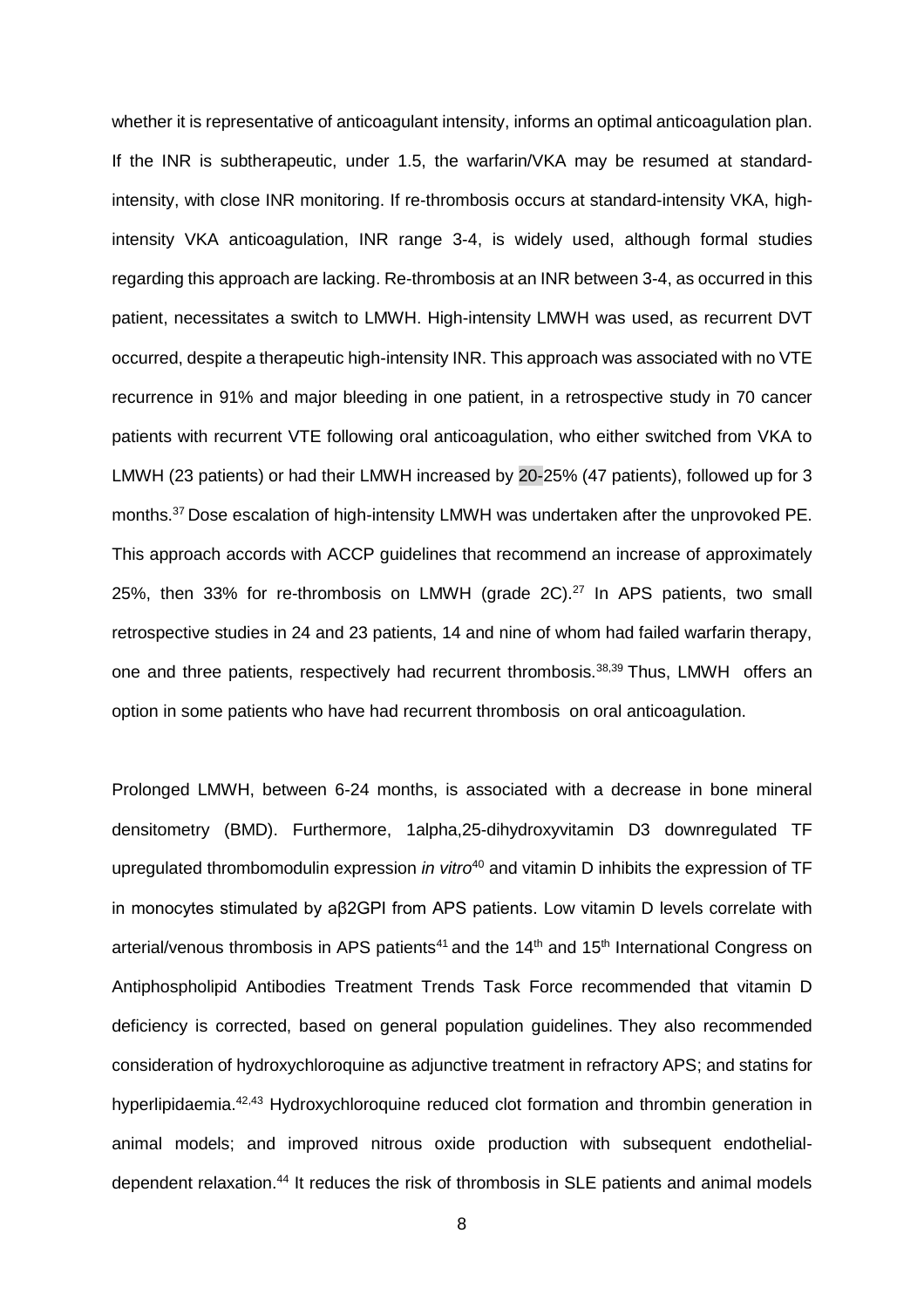of APS<sup>45</sup> and was reported to reduce aPL levels and arterial thrombosis recurrence in primary APS patients.<sup>46</sup> Statins have immunomodulatory, anti-inflammatory, and antithrombotic properties, in addition to their lipid-lowering effect.<sup>47</sup> Fluvastatin reduces aPL-mediated tissue factor (TF) and monocyte adhesion to endothelial cells *in vitro*. <sup>48</sup> A prospective open-label pilot study of fluvastatin for three months in 24 APS patients showed reduction in proinflammatory and prothrombotic biomarkers, including interleukin-1 beta (IL1β), vascular endothelial growth factor (VEGF), tumour necrosis factor alpha (TNF $\alpha$ ) and soluble TF.<sup>49</sup>

Following re-thrombosis on high-intensity LMWH, it was switched to fondaparinux. This synthetic analogue of heparin pentasaccharide, used mainly for the treatment of heparin induced thrombocytopenia,<sup>50</sup> has specific anti-factor Xa activity seven-fold higher than LMWH.<sup>51</sup> A prospective cohort study in 30 patients with DVT or PE, 13 with hypercoagulable states including APS and 13 with recurrent VTE despite a therapeutic INR, showed no rethrombosis or major bleeding after 90 days follow-up. <sup>52</sup> Fondaparinux has also been used successfully in two patients with APS and microvascular thrombosis, in combination with mycophenolate mofetil (MMF), with no re-thrombosis after four years follow-up. 53 *In vitro* studies show no significant inhibitory effect on osteoblast proliferation or activity observed with fondaparinux, <sup>54</sup> although whether prolonged fondaparinux use is associated with preservation of bone mass is unknown. Consideration of IVC filters should be reserved for patients at high risk of PE when anticoagulation is contraindicated, <sup>55</sup> although a recent RCT of IVC filter placement in this situation showed no overall benefit. 56

# **Case 2: Anticoagulant-refractory persistent microvascular thrombosis, recurrent VTE, thrombocytopenia and bleeding**

This patient was diagnosed aged 18 years with SLE, characterised clinically by arthritis and membranous glomerulonephritis, treated successfully with a course of intramuscular steroids and started on hydroxychloroquine.<sup>57</sup> When aged 30, she had an unprovoked proximal lower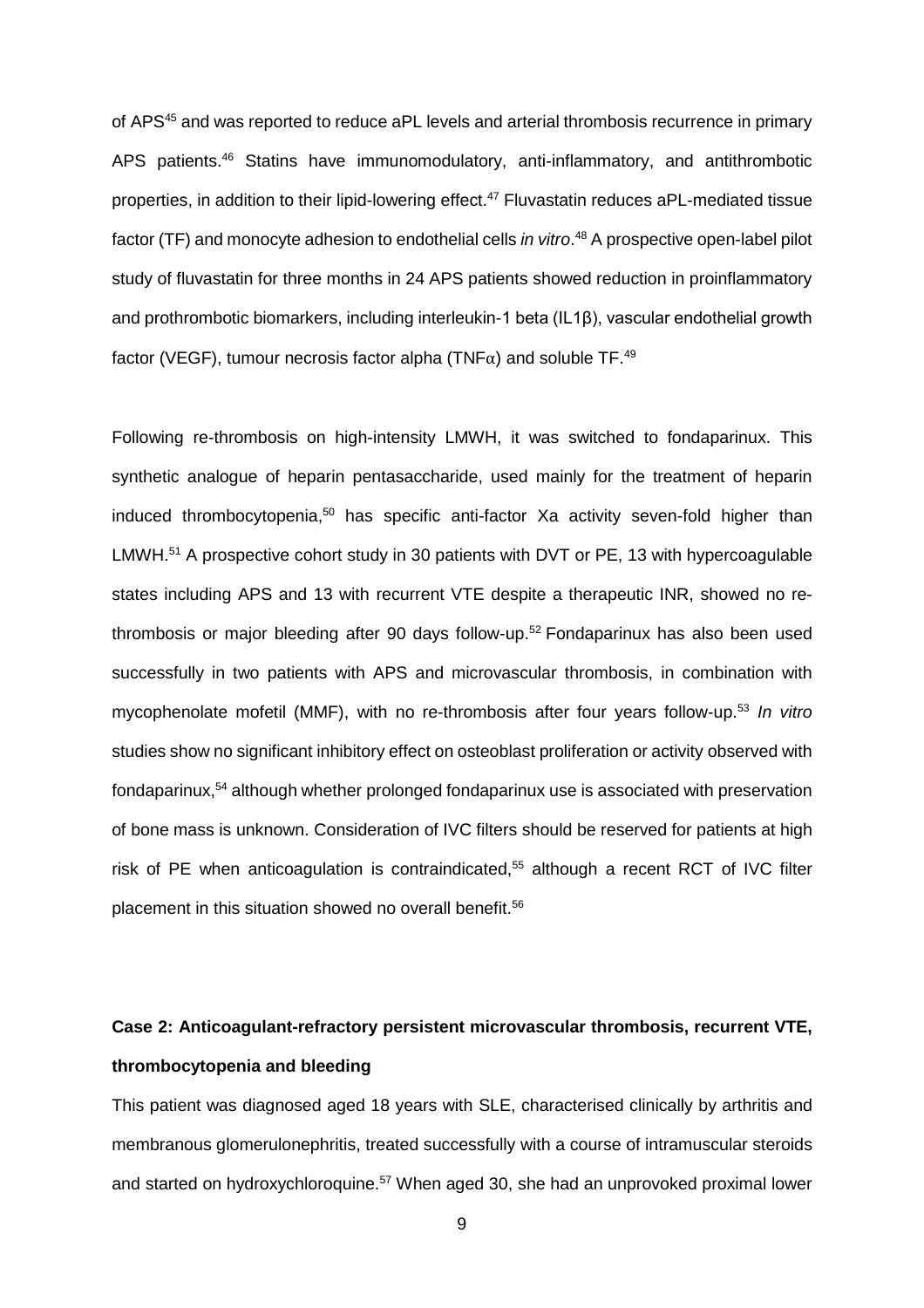limb DVT and after initial LMWH was maintained on warfarin, target INR 2.5. She was found to be triple aPL-positive with high titre IgG aCL and ab2GPI. Aged 39, she had an early miscarriage. Three months later she developed severe pain from ulcers in the right shin (biopsy showed microvascular thrombosis) and dorsum of the right foot, and a blue right second toe. A computerized tomographic (CT) angiogram showed right dorsalis pedis artery occlusion and a small right common iliac artery mural thrombus. The platelet count, previously stable at >150,000/uL, was 44,000/uL with haemoglobin 77g/L and no red cell fragmentation. Renal and hepatic function tests, lactate dehydrogenase and ADAMTS13 activity were normal. Her SLE was serologically active, with raised anti-double stranded (ds)-DNA antibodies and reduced C3 at 0.80 (NR 0.90-1.8) g/L, but clinically quiescent. The warfarin was switched to split treatment dose LMWH; and intravenous methyl prednisolone (IVMP), plasma exchange (PEX) and rituximab, with clinical improvement and platelets >100,000/uL.

Over the next six months, she was treated with intravenous methylprednisolone (IVMP), plasma exchange (PEX), rituximab and iloprost (platelet count target >75,000/uL, with 2/3 split therapeutic dose LMWH during iloprost infusion, in view of its platelet inhibitory effect). However, the skin ulcers became necrotic, treated with antibiotics and debridement, with subsequent epidermal grafting, with a good result. She was readmitted with worsening necrotic skin ulcers and platelets 26,000/uL. She received IVMP, PEX, rituximab, IVIG and iloprost. She had skin debridement and epidermal grafting, with a good result (Figure X). Fifteen months after her initial presentation with skin ulcers, she was admitted with Citrobacter bactaraemia, platelets 9,000/uL. Treatment included IVMP, PEX, IVIG and platelet transfusions. Subsequently, she underwent terminalisation of an ischaemic right hallux, and fourth and fifth toes followed by angioplasty, PEX and iloprost. She developed a post-operative left iliac vein catheter-associated DVT and received IVIG and platelet transfusions, to elevate platelet counts sufficiently for anticoagulation. She was started on MMF for the thrombocytopenia without effect. To limit IVIG, this was switched to eltrombopag. She underwent a temporary, followed by two permanent lumbar sympathectomies. She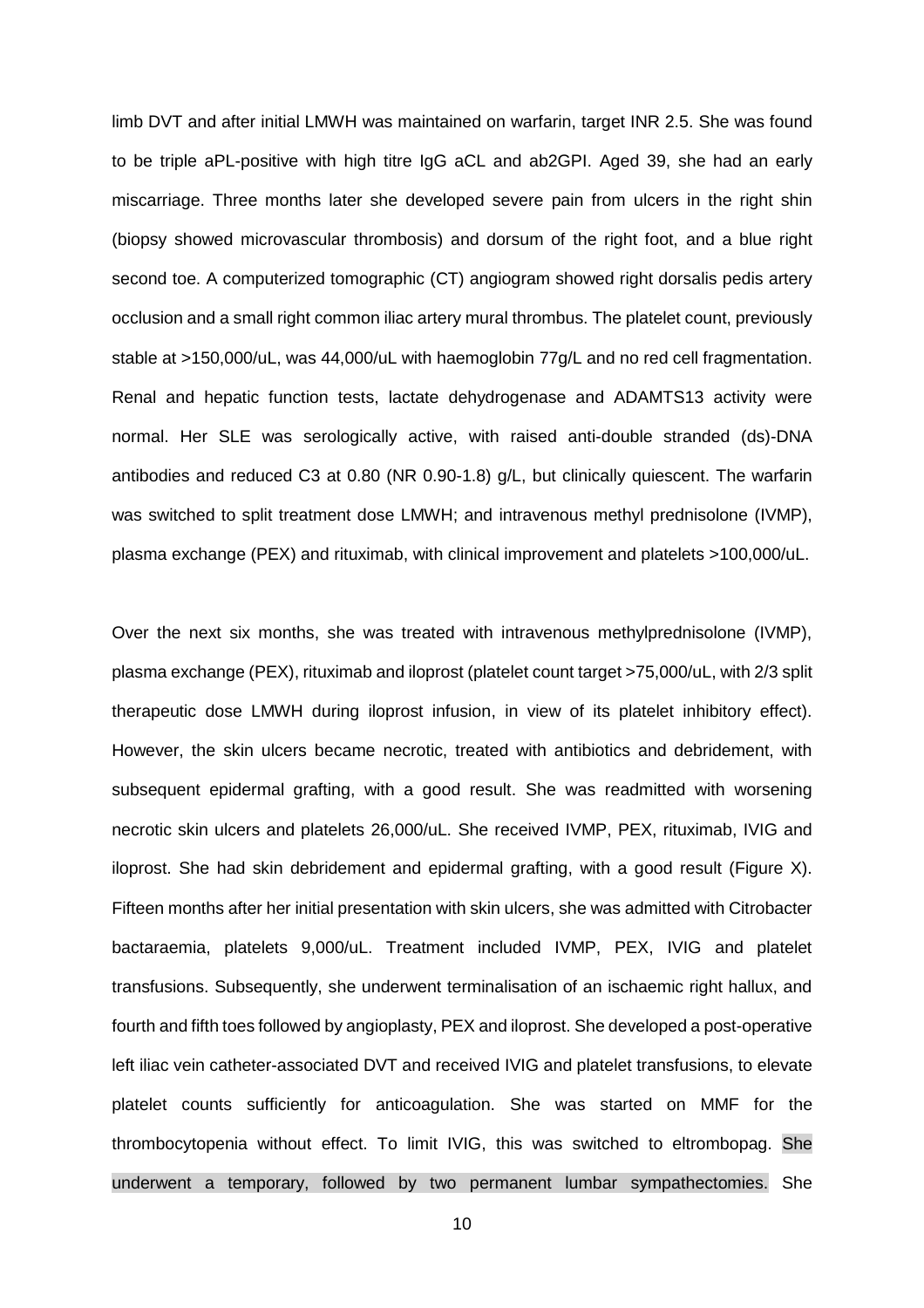subsequently received a six-month course of eculizumab and hyperbaric oxygen therapy (HBOT; 50 sessions over 10 weeks), with healing/improvement in the surgical wounds and ulcers (Figure X). The thrombocytopenia improved, with platelets generally maintained >50,000/uL and lengthened intervals between IVIG infusions.

During the initial iloprost infusion, she had a small intracerebral haemorrhage (platelets 66,000/uL), with subsequent diagnosis of a transverse sinus occlusion. Approximately a year later, she had seizures associated with spontaneous acute on chronic subdural haemorrhage, new saggital sinus thrombosis and acute frontal intraparenchymal haemorrhage (platelet nadir 48,000/uL in the preceding fortnight). During a complicated three month admission, she developed a spontaneous left cerebellar haematoma with mild mass effect (platelet nadir 64,000/uL in the preceding fortnight). Platelet thresholds for LMWH dosing were individualised to: platelets >70,000/uL: treatment dose; platelets 50,000-70,000/uL: 75% treatment dose; platelets 25,000-50,000/uL: prophylactic dose with platelet transfusion if platelets <35,000/uL. She gradually improved and returned to work.

## **Comments on Case 2**

This case demonstrates approaches to the management of microvascular thrombosis, which was anticoagulant-refractory, occurring while on therapeutic warfarin. It also highlights the challenge of optimal management of recurrent intracranial haemorrhage associated with cerebral venous sinus thrombosis and thromocytopenia. The case demonstrates the major challenges of optimal management of anticoagulation in the presence of recurrent critical site bleeding as well as persistent microvascular thrombosis, with skin ulcers (reported in 5.5% of APS patients).<sup>2</sup> APS in SLE patients (approximately 15%) is associated with a more complicated course and increased organ damage.58,59 Mild thrombocytopenia, platelets <150,000/uL, is associated with a two- to four-fold increased risk of thrombosis in APS patients.<sup>60,61</sup> The pathophysiology of thrombocytopenia in APS is not clear, probable mechanisms including autoantibodies against platelet glycoproteins as in immune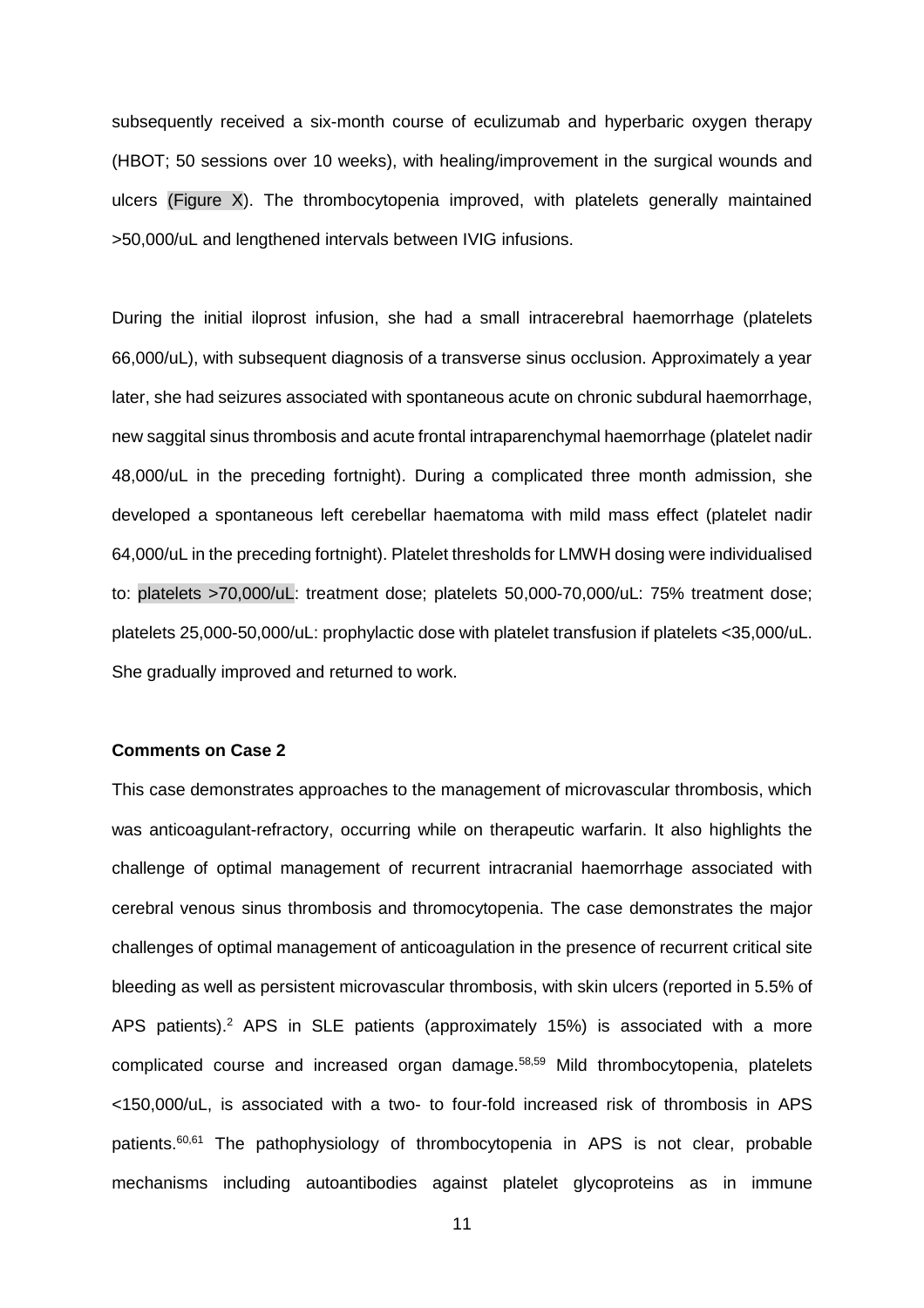thrombocytopenic purpura (ITP), aPL-mediated platelet activation and consumption; and thrombotic microangiopathy. Our patient did not fulfil preliminary classification criteria for definite or probable CAPS.<sup>4,62</sup> Management was pragmatic, with IVMP, PEX, IVIG and rituximab. The first three modalities are recommended by the McMaster RARE-Bestpractices guideline for CAPS, with rituximab, an anti-CD20 chimeric monoclonal antibody, suggested for refractory cases.<sup>62</sup> In the CAPS registry, 15/20 rituximab-treated patients survived.<sup>63</sup> In the RITuximab in APS (RITAPS) phase 2 open-label prospective pilot study, 5/19 patients had skin ulcers, with complete and partial remission in three and one respectively. 64

Anticoagulation is central to this patient's management, with options VKA or LMWH. The latter is preferable in individuals with thrombocytopenia, because of the shorter half-life of LMWH, 3-6 hours,<sup>65</sup> compared with 36-42 hours for warfarin.<sup>66</sup> LMWH dosing is largely extrapolated from the cancer literature. International Society on Thrombosis and Haemostasis, <sup>67</sup> National Comprehensive Cancer Network,<sup>68</sup> American Society of Clinical Oncology<sup>69</sup> and British Society for Haematology<sup>70</sup> consensus guideline statements recommend full-dose anticoagulation in cancer patients with a high risk of thrombus propagation and a platelet count >50,000/uL, with platelet transfusion support to maintain platelet counts of 40,000- 50,000/uL.<sup>67-70</sup> However, recent analysis of pooled data on >400,000 patients from US healthcare organizations suggests that bleeding incidence was increased in cancer versus non-cancer patients with a platelet count of <100,000/uL on LMWH (13.2% vs 9.7%, *P* < 0.001). 71

Initially, LMWH doses were titrated in general accordance with international guidelines, but the recurrent intracerebral bleeds necessitated an individualised approach. The balance of thrombotic and haemorrhagic risk in critical sites can be very challenging and enhanced by concomitant thrombocytopenia. In this particular patient, IVIG and eltrombopag, a thromopoietin agonist, were helpful. These therapies are widely used in the treatment of ITP,<sup>72</sup> however reports suggest that both may be associated with thrombosis,<sup>73-75</sup> although a review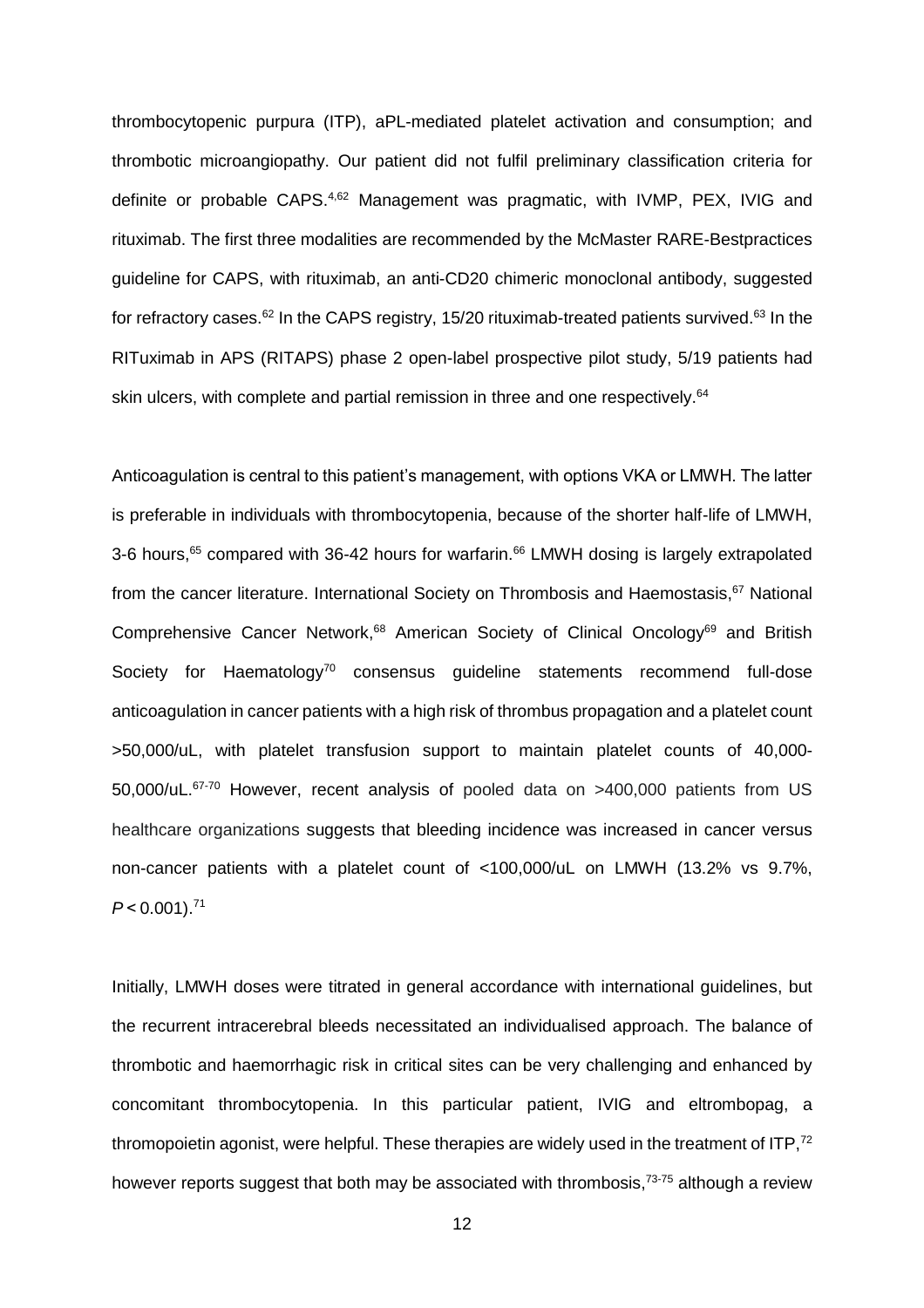of 35 studies suggested that IVIG could be useful, in addition to standard therapy, to prevent recurrent thrombosis in anticoagulant-refractory APS patients.<sup>76</sup> The addition of antiplatelet treatment, suggested by the EULAR guidelines as an option in APS-related refractory thrombosis,<sup>8</sup> was precluded by thrombocytopenia. Iloprost, a prostacyclin analogue, was used frequently to try and improve the peripheral circulation. 77 Its potential benefit in APS may go beyond vasodilation, possibly mediated by platelet function inhibition and endotheliumstabilising properties.<sup>78</sup> Epidermal grafting for wound healing involves the transfer of the epidermis from a healthy location to cover a wound and is a promising alternative to the more invasive conventional surgical techniques.<sup>79</sup>

We used eculizumab, a humanised monoclonal antibody, that binds complement protein C5 and prevents activation of the membrane attack complex leading to tissue injury. Case series suggest that eculizumab is beneficial for patients with SLE and/or APS with thrombotic microangiopathy (TMA). 80-82 A phase 2a study of a C5a inhibitor ALXN1007, in persistently aPL-positive patients with non-criteria APS manifestations including thrombocytopenia, nephropathy, and/or skin ulcers, was terminated early after 9 patients were recruited, due to slow enrollment.<sup>83</sup> Complement-inhibition may be beneficial in APS patients with refractory microvascular thrombotic states, including TMA or, as in this case, chronic persistent microvascular thrombosis. There are no published studies on HBOT, which was also used, in APS. The largest RCT, in diabetic foot ulcers, showed a 26% (95% CI 10-38) improvement in amputation-free survival in those who finished a protocol of 90 minutes over 40 sessions.<sup>84</sup> However, as many did not complete treatment, the overall intention to treat analysis showed no benefit. HBOT may be an option for refractory APS-related ischaemic cutaneous ulceration or tissue loss.

## **Case 3: Anticoagulant-refractory digital ischaemia with concomitant active SLE**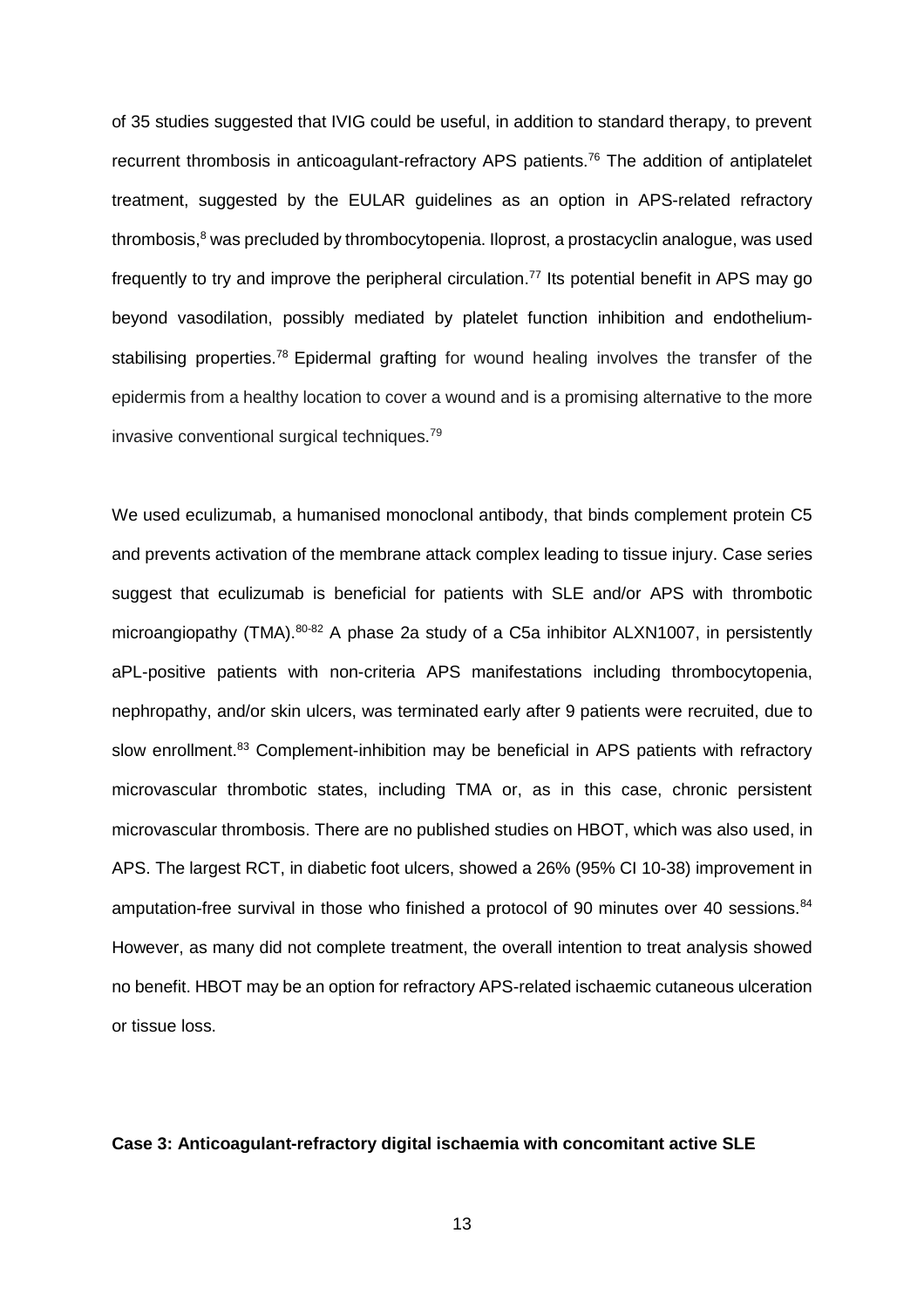A female aged 22 years was diagnosed with SLE manifested by a skin rash, fever, serositis and arthritis. Serologically, she had antibodies to DNA, Ro, Sm and RNP. She developed bilateral avascular necrosis, requiring bilateral total hip replacements, and hypothyroidism. Her principal therapies included prednisolone, hydroxychloroquine, methotrexate and MMF. Having previously been negative for all three aPL, aged 41, she had a stroke and was found to have isolated persistent high titre IgG aß2GPI. She was commenced on warfarin, target INR 3.5. Aged 46, she developed digital ischaemia and severe alopecia. Her platelet count, previously normal, dipped to 51 x 10<sup>9</sup>/L. Although anti-DNA antibody levels were normal, her complement C3 was low, 0.49 (NR 0.90-1.8) g/L. The warfarin was switched to LMWH and iloprost added after platelet recovery, with LMWH dose reduced to 75%. She also received IV MP, followed by oral prednisolone; and rituximab, with subsequent MMF. The digital ischaemia was persistent and painful. A digital sympathectomy was performed, but did not prevent subsequent autoamputation of the first fingertip (Figure X).

## **Comments on Case 3**

This case highlights the challenge of managing two diseases with different aetiopathogenesis. SLE patients with concomitant APS present a major challenge. Thirty-forty percent of SLE patients have aPL, but only approximately one-third develop relevant clinical features.<sup>85</sup> This patient highlights a particular practical issue. When she first presented, she had no detectable aPL, but aged 41, nearly 20 years after her diagnosis, she had a stroke accompanied by high titre isolated IgG aß2GPI. It is likely that she developed these antibodies during this two decade gap, begging the question how often in an asymptomatic SLE patient should aPL be checked? Furthermore, once they have been detected, what is their optimal management? A further question arises as to how she might have been managed differently had aPL been detected during the two-decade hiatus. The recent EULAR APS guidelines recommend low dose aspirin (LDA) 75-150mg daily in this situation. $8$  This recommendation was based upon a meta-analysis of seven observational studies involving 460 asymptomatic patients mainly with a 'high risk' aPL profile.<sup>86</sup> Pooled data from two cohort studies in SLE patients indicate that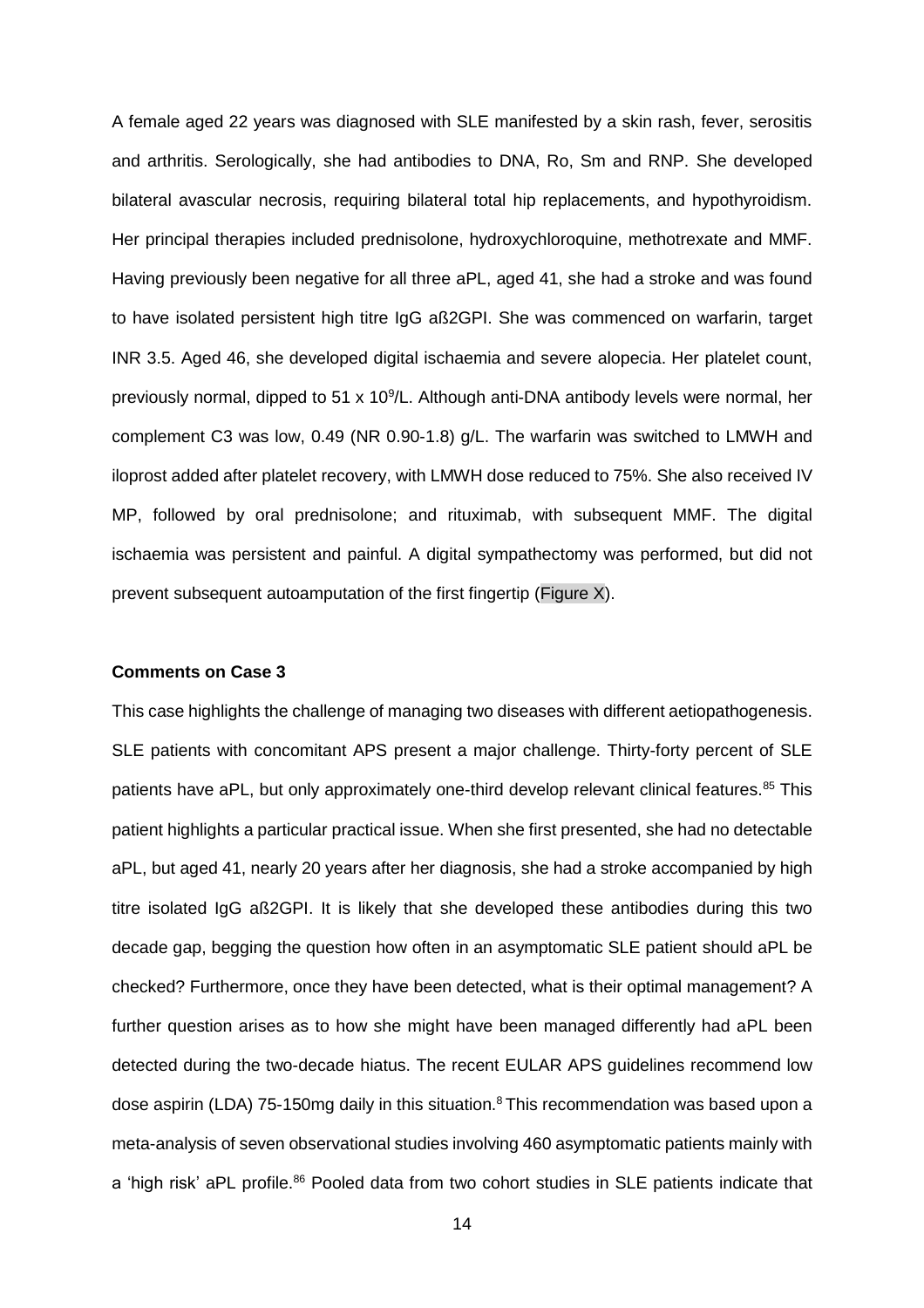LDA was linked to a lower risk of thrombosis even in those deemed to have a 'low risk' aPL profile. 87,88

This patient had a digital sympathectomy to try and improve vasodilation. In this procedure, all neural connections between the digital nerve and artery are divided and the adventitia stripped from the main digital artery. This may improve blood flow by interrupting sympathetic vasoconstrictor supply to the digital arteries and removing the external constrictive cuff or periadventitial fibrosis from around the digital arteries.<sup>89</sup> Although no formal studies of this therapy in APS patients have been undertaken, we have noted partial improvement in several patients.

Although it is generally agreed that triple aPL-positive patients are at increased risk of thrombotic complications in APS and APS/SLE, as this case illustrates, even single aPL positive patients may develop major thrombotic manifestations.

## **Conclusions**

As these three cases illustrate, managing patients with anticoagulant-refractory thrombotic APS can be a major challenge. However, with great attention to detail, morbidity related to complex and severe thrombotic situations can be contained. Even the second patient, the most severely affected, returned to full-time work. The extent of the refractory nature of APS patients is highly variable. Thus, some patients can be managed successfully with increased VKA anticoagulation intensity of INR 3-4, whereas others will require anticoagulation with LMWH or fondaparinux and consideration of the addition of antiplatelet therapy. Additional options include iloprost, rituximab, PEX, IVIG, and vascular intervention including epidermal grafting, digital sympathectomy and HBOT. When anticoagulant-refractory patients have the additional burden of thrombocytopenia, balancing the risk of recurrent thrombosis versus bleeding becomes critical, with dose titration of anticoagulation based on platelet counts. An individualised approach is required. There is a pressing need to undertake multicentre studies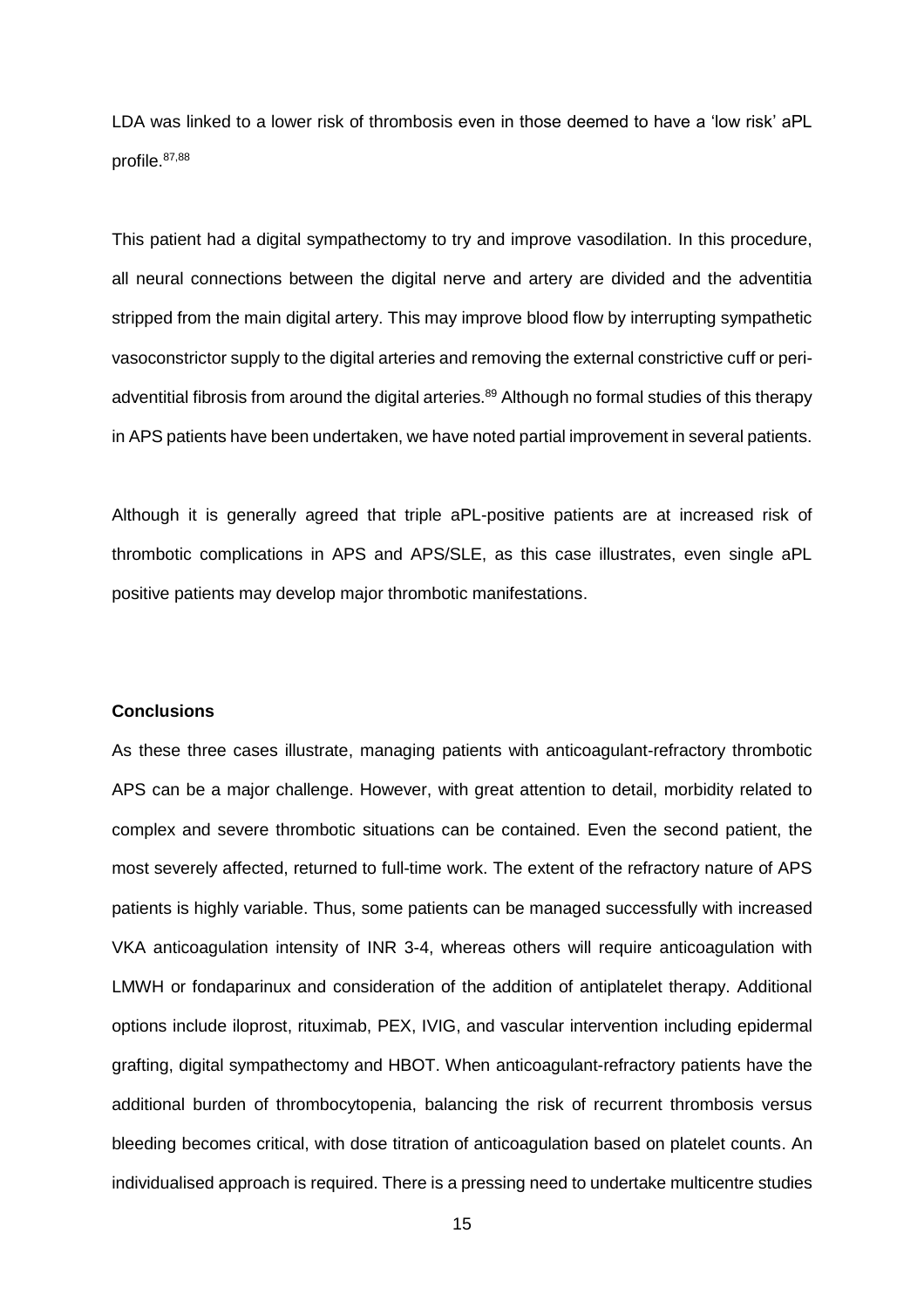to guide the sequence of interventions and their comparative efficacy in APS patients with anticoagulant-refractory thrombotic APS.

# **Acknowledgements**

DAI acknowledges the support of the Biomedical Research Centre Award to University College London and University College London Hospitals.

# **Authorship**

Contribution: HC and DAI contributed equally to the first draft of the manuscript, concept, design and writing of the manuscript.

# **Conflict of interest disclosure**

HC reports grants and other from Bayer, other from UCB, outside the submitted work. DAI has no conflicts of interest to declare.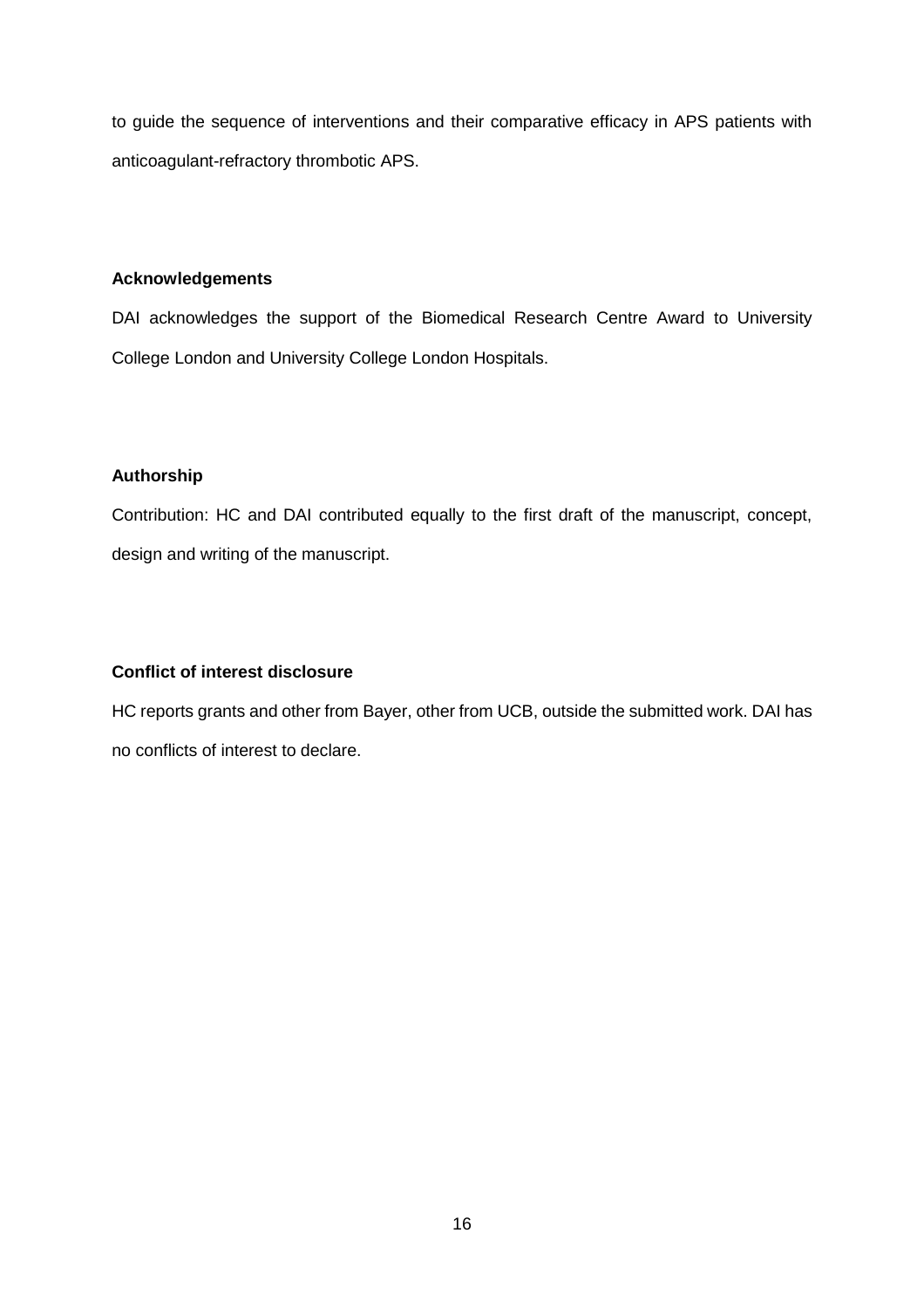**Table 1: Factors to consider when assessing patients with suspected venous thromboembolism recurrence on standard-intensity warfarin/vitamin K antagonist**

- 1. Confirmation by imaging of new thrombosis or thrombosis extension
- 2. Review of the preceding International Normalised Ratio (INR) prior to the thrombosis to help in the assessment of patient adherence
- 3. Test for heparin-induced thrombocytopenia is re-thrombosis occurs within 21 days of starting low molecular weight heparin
- 4. Checking that the patient's INR assessment has been performed using an appropriate assay
- 5. Consideration of additional risk factors for thrombosis e.g. malignancy, systemic lupus erythematosus or other autoimmune disease
- 6. Consideration of bleeding risk factors, e.g. gastrointestinal or uterine, or thrombocytopenia, as such factors may limit anticoagulation intensity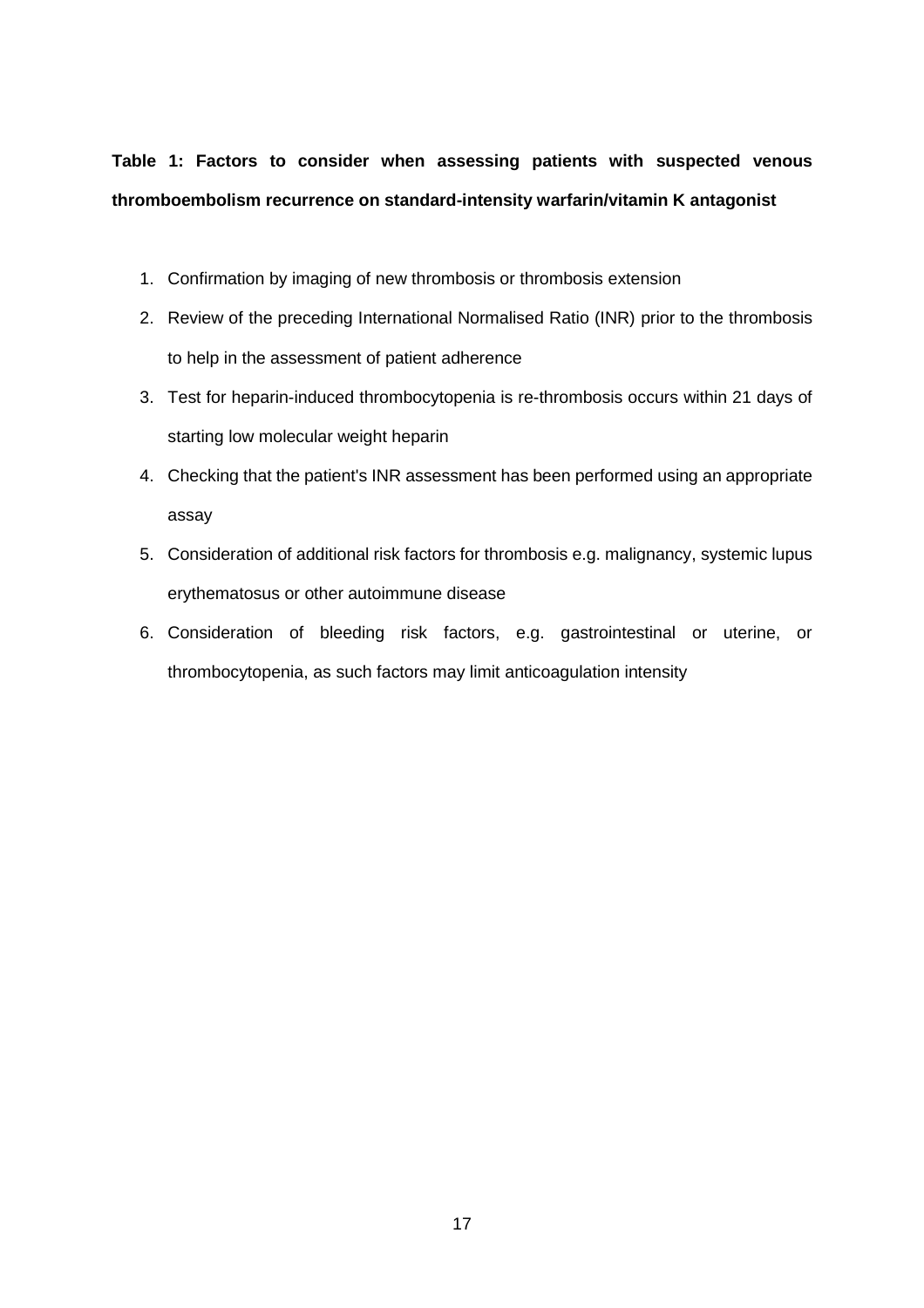# **References**

- 1. Miyakis S, Lockshin MD, Atsumi T, et al. International consensus statement on an update of the classification criteria for definite antiphospholipid syndrome (APS). *J Thromb Haemost*. 2006;4(2):295-306.
- 2. Cervera R, Piette J, Font J, et al. Antiphospholipid syndrome: clinical and immunologic manifestations and patterns of disease expression in a cohort of 1,000 patients. *Arthritis Rheum*. 2002;46(4):1019-27.
- 3. Duarte-Garcia A, Pham M, Crowson C, et al. Epidemiology of antiphospholipid syndrome: a population-based study. Epidemiology of antiphospholipid syndrome: a population-based study. *Arthritis Rheum*. 2019;71(9):1545-52.
- 4. Cervera R, Rodríguez-Pintób I, Espinosa G. The diagnosis and clinical management of the catastrophic antiphospholipid syndrome: A comprehensive review. *J Autoimmun.* 2018;92:1-11. HC check as abstract says 30% mortality and there is a review in Rheumatology in 2018 which I recall thinking was better but cant find on pubmed
- 5. Keeling D, Mackie I, Moore GW, Greer IA, Greaves M. British Committee for Standards in Haematology. Guidelines on the investigation and management of antiphospholipid syndrome. *Br J Haematol*. 2012;157(1):47-58.
- 6. Lansberg MG, O'Donnell MJ, Khatri P, et al. Antithrombotic and thrombolytic therapy for ischemic stroke: antithrombotic therapy and prevention of thrombosis: American College of Chest Physicians Evidence-Based Clinical Practice Guidelines. *Chest*. 2012;141(2):e601S-e36S.
- 7. Ruiz-Irastorza G, Cuadrado M, Ruiz-Arruza I, et al.. Evidence-based recommendations for the prevention and long-term management of thrombosis in antiphospholipid antibody-positive patients: report of a task force at the 13th International Congress on antiphospholipid antibodies. *Lupus*. 2011;20(2):206-18.
- 8. Tektonidou MG, Andreoli L, Limper M, et al. EULAR recommendations for the management of antiphospholipid syndrome in adults. *Ann Rheum Dis*. 2019;78(10):1296-1304.
- 9. Tripodi A, Chantarangkul V, Clerici M, Negri B, Galli M, Mannucci PM. Laboratory control of oral anticoagulant treatment by the INR system in patients with the antiphospholipid syndrome and lupus anticoagulant. Results of a collaborative study involving nine commercial thromboplastins. *Br J Haematol*. 2001;115(3):672-8.
- 10. Tripodi A, de Laat B, Wahl D, et al. Monitoring patients with the lupus anticoagulant while treated with vitamin K antagonists: communication from the SSC of the ISTH. *J Thromb Haemost*. 2016;14(11):2304-07.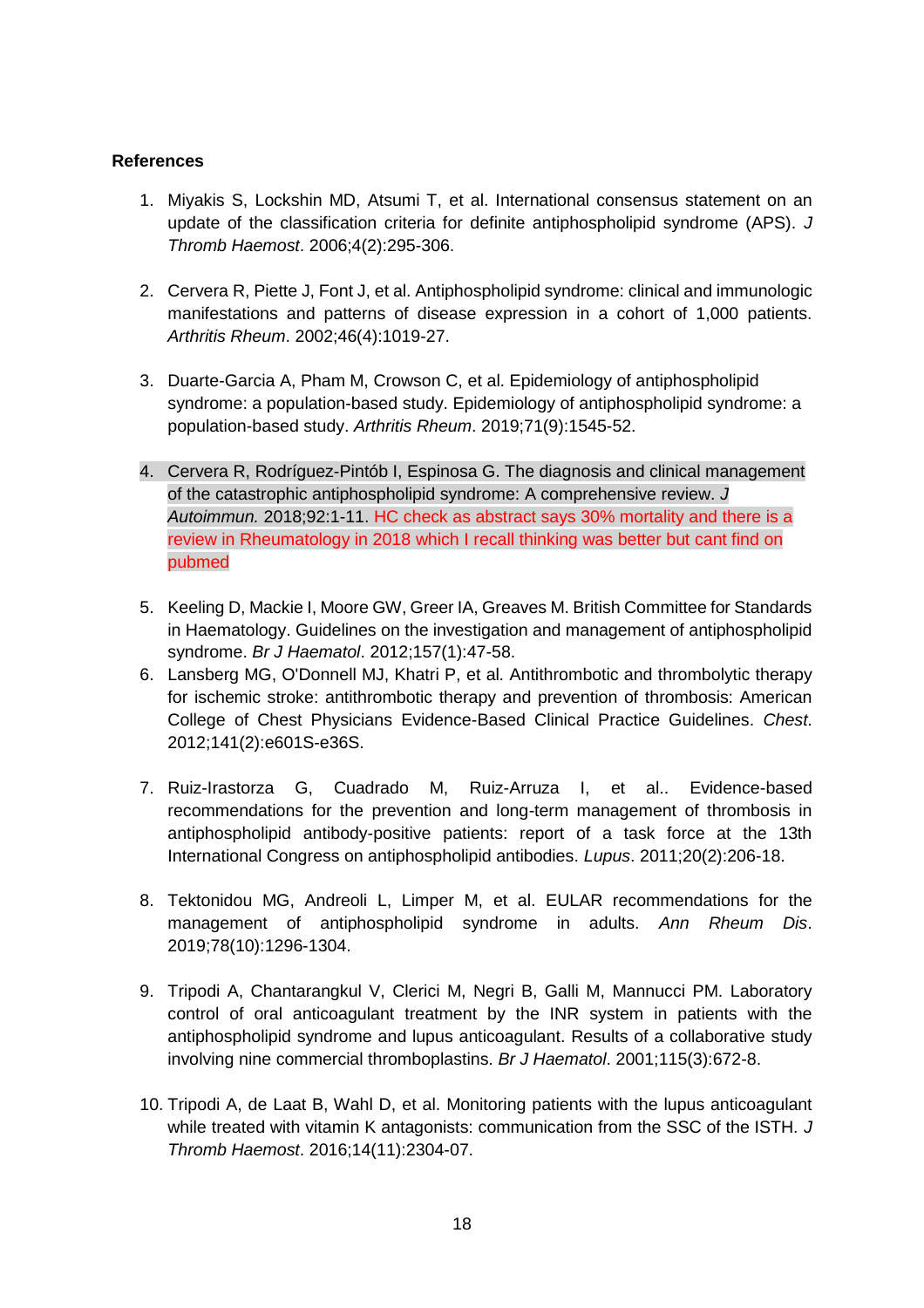- 11. Isert M, Barbarroja N, Jiminez-Gomez Y, et al. Monitoring anticoagulant therapy with vitamin K antagonists in patients with antiphospholipid syndrome. *Ann Haematol* 2015; 94(8):1291-99.
- 12. Crowl A, Schullo-Feulner A, Moon JY. Warfarin monitoring in antiphospholipid syndrome and lupus anticoagulant. Annals of Pharmacotherapy 2014;48(11):1479-83.
- 13. Crowther MA, Ginsberg JS, Julian J, et al. A comparison of two intensities of warfarin for the prevention of recurrent thrombosis in patients with the antiphospholipid antibody syndrome. *N Engl J Med*. 2003;349(12):1133-38.
- 14. Finazzi G, Marchioli R, Brancaccio V, et al. A randomized clinical trial of high-intensity warfarin vs. conventional antithrombotic therapy for the prevention of recurrent thrombosis in patients with the antiphospholipid syndrome (WAPS). *J Thromb Haemost*. 2005;3(5):848-53.
- 15. Cervera R, Khamashta MA, Shoenfeld Y, et al. Morbidity and mortality in the antiphospholipid syndrome during a 5-year period: a multicentre prospective study of 1000 patients. *Ann Rheum Dis*. 2009;68(9):1428-32.
- 16. Pengo V, Ruffatti A, Legnani C, et al. Clinical course of high‐risk patients diagnosed with antiphospholipid syndrome. *J Thromb Haemost*. 2010;8(2):237-42.
- 17. Cohen H, Hunt BJ, Efthymiou M, et al. Rivaroxaban versus warfarin to treat patients with thrombotic antiphospholipid syndrome, with or without systemic lupus erythematosus (RAPS): a randomised, controlled, open-label, phase 2/3, noninferiority trial. *Lancet Haematol.* 2016; 3(9): e426–36.
- 18. Pengo V, Denas G, Zoppellaro G, et al. Rivaroxaban vs warfarin in high-risk patients with antiphospholipid syndrome. *Blood* 2018;132(13): 1365–71.
- 19. Ordi-Ros J, Sáez-Comet L, Pérez-Conesa M, et al. Rivaroxaban Versus Vitamin K Antagonist in Antiphospholipid Syndrome: A Randomized Noninferiority Trial. *Ann Intern Med* 2019;Oct 15:doi:10.7326/M19-0291. [Epub ahead of print].
- 20. European Medicines Agency; EMA/PRAC/219985/2019 Pharmacovigilance Risk Assessment Committee (PRAC) recommendations on signals. Available from: [https://www.ema.europa.eu/en/documents/prac-recommendation/prac](https://www.ema.europa.eu/en/documents/prac-recommendation/prac-recommendations-signals-adopted-8-11-april-2019-prac-meeting_en.pdf)[recommendations-signals-adopted-8-11-april-2019-prac-meeting\\_en.pdf](https://www.ema.europa.eu/en/documents/prac-recommendation/prac-recommendations-signals-adopted-8-11-april-2019-prac-meeting_en.pdf) (Accessed December  $27<sup>th</sup>$ , 2019)
- 21. Drug Safety-related Labeling Changes (SrLC). [https://www.accessdata.fda.gov/scripts/cder/safetylabelingchanges/index.cfm?event](https://www.accessdata.fda.gov/scripts/cder/safetylabelingchanges/index.cfm?event=searchdetail.page&DrugNameID=238) [=searchdetail.page&DrugNameID=238](https://www.accessdata.fda.gov/scripts/cder/safetylabelingchanges/index.cfm?event=searchdetail.page&DrugNameID=238) (Accessed January 10th 2020)
- 22. Bordin G, Boldorini R, Meroni P. The two hit hypothesis in the antiphospholipid syndrome: acute ischaemic heart involvement after valvular replacement despite anticoagulation in a patient with secondary APS. *Lupus*. 2003;12(11):851-53.
- 23. Giles I, Cohen H, Ioannou Y. Pathogenesis of anti-phospholipid antibody syndrome. In Dubois' Lupus Erythematosus and related syndromes. 9<sup>th</sup> edn Elsevier 2019 pp 324-337.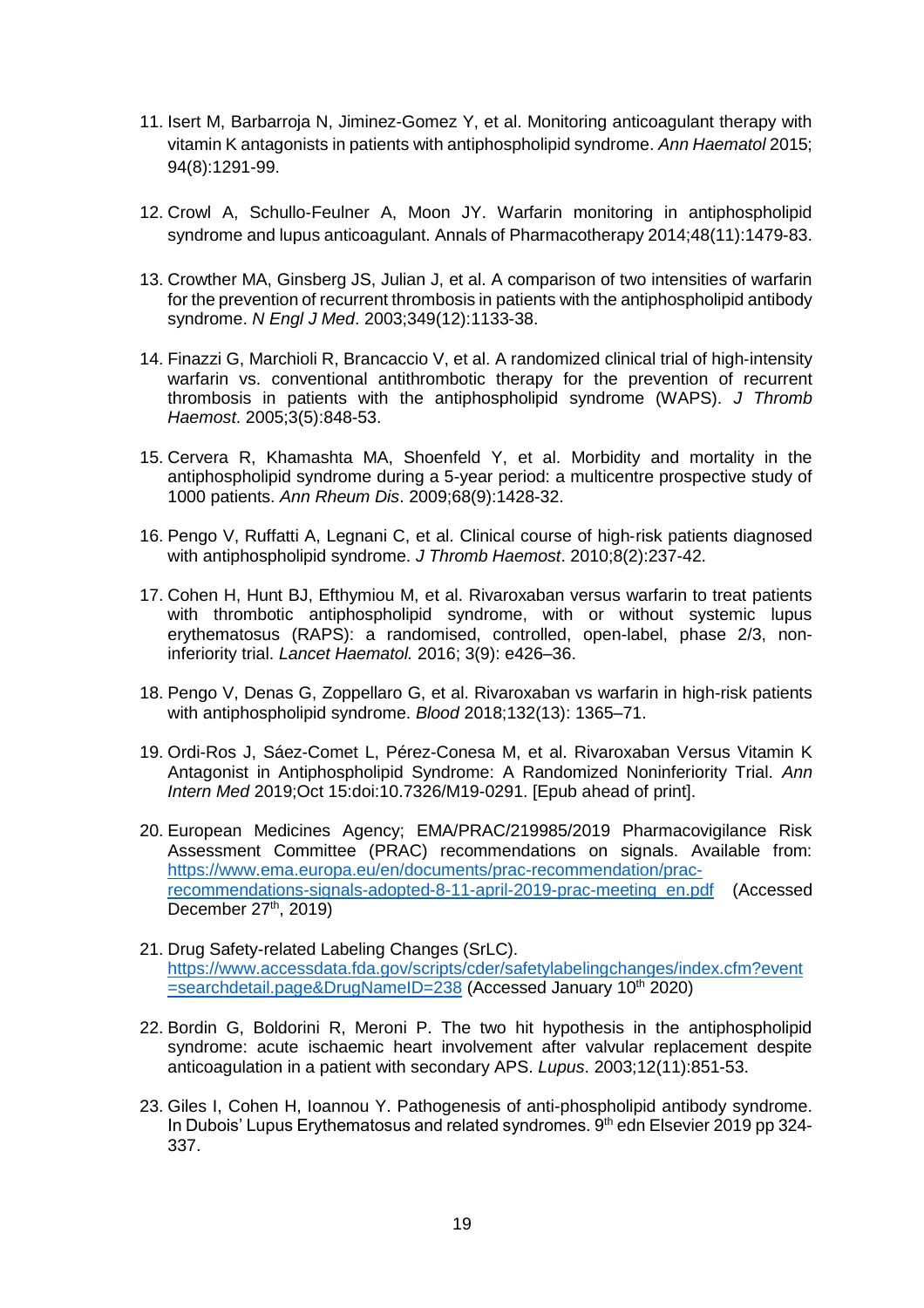- 24. Lopez-Pedrera C, Barbarroja N, Jiminez-Gomez Y et al. Oxidative stress in the pathogenesis of a thrombosis associated with anti-phospholipid syndrome and systemic lupus erythematosus: new therapeutic approaches. *Rheumatology*. 2016;55(12):2096-8.
- 25. Oku K, Atsumi T, Bohgaki M et al. Complement activation in patients with primary antiphospholipid syndrome. *Ann Rheum Dis*. 2009;68:1030-5.
- 26. Ramirez GA, Efthymiou M, Isenberg DA, Cohen H. Under crossfire: thromboembolic risk in systemic lupus erythematosus. *Rheumatology.* 2019;58(6):940-52.
- 27. Kearon C, Akl EA, Ornelas J, et al. Antithrombotic therapy for VTE disease: CHEST guideline and expert panel report. *Chest*. 2016;149(2):315-352.
- 28. Radin M, Sciascia S, Erkan D, et al. The adjusted global antiphospholipid syndrome score (aGAPSS) and the risk of recurrent thrombosis: Results from the APS ACTION cohort. *Semin Arthritis Rheum.* 2019;49(3):464-468.
- 29. Barbhaiya M, Zuily S, Ahmadzadeh Y, Naden R, Costenbader K, Erkan D. Development of new international classification criteria for antiphospholipid syndrome: Phase II results. American College of Rheumatology Annual Congress 2019. Poster 0145.David is there a link to posters as if one puts it into google, nothing comes up
- 30. Pengo V, Ruffatti A, Legnani C, et al. Incidence of a first thromboembolic event in asymptomatic carriers of high-risk antiphospholipid antibody profile: a multicenter prospective study. *Blood* 2011;118(17):4714–8.
- 31. Ioannou Y, Pericleous C, Giles I, Latchman DS, Isenberg DA, Rahman A. Binding of antiphospholipid antibodies to discontinuous epitopes on domain I of human beta(2) glycoprotein I: mutation studies including residues R39-R43. Arthritis Rheum.2007;56(1):280-90.
- 32. McDonnell T, Wincup C, Buchholz I, et al. The role of beta-2-glycoprotein I in health and disease associating structure with function: More than just APS. *Blood Rev*. 2019:100610. doi:10.1016/j.blre.2019.100610 [Epub ahead of print]
- 33. Arachchillage DR, Efthymiou M, Mackie IJ, Lawrie AS, Machin SJ, Cohen H. Antiprotein C antibodies are associated with resistance to endogenous protein C activation and a severe thrombotic phenotype in antiphospholipid syndrome. *J Thromb Haemost*. 2014 Nov; 12(11):1801-1809.
- 34. Kearon C, Parpia S, Spenser FA, et al. Antiphospholipid antibodies and recurrent thrombosis after a first unprovoked venous thromboembolism. Blood. 2018;131(19):2151-60.
- 35. Donnellan E, Khorana AA. Cancer and Venous Thromboembolic Disease: A Review. Oncologist. 2017;22(2):199-207.
- 36. Arachchillage DR, Laffan M. Pathogenesis and Management of Thrombotic Disease in Myeloproliferative neoplasms. Semin Thromb Haemost. 2009;45(6):604-11.
- 37. Carrier M, Le Gal G, Cho R, Tierney S, Rodger M, Lee AY. Dose escalation of low molecular weight heparin to manage recurrent venous thromboembolic events despite systemic anticoagulation in cancer patients. J Thromb Haemost. 2009;7(5):760-765.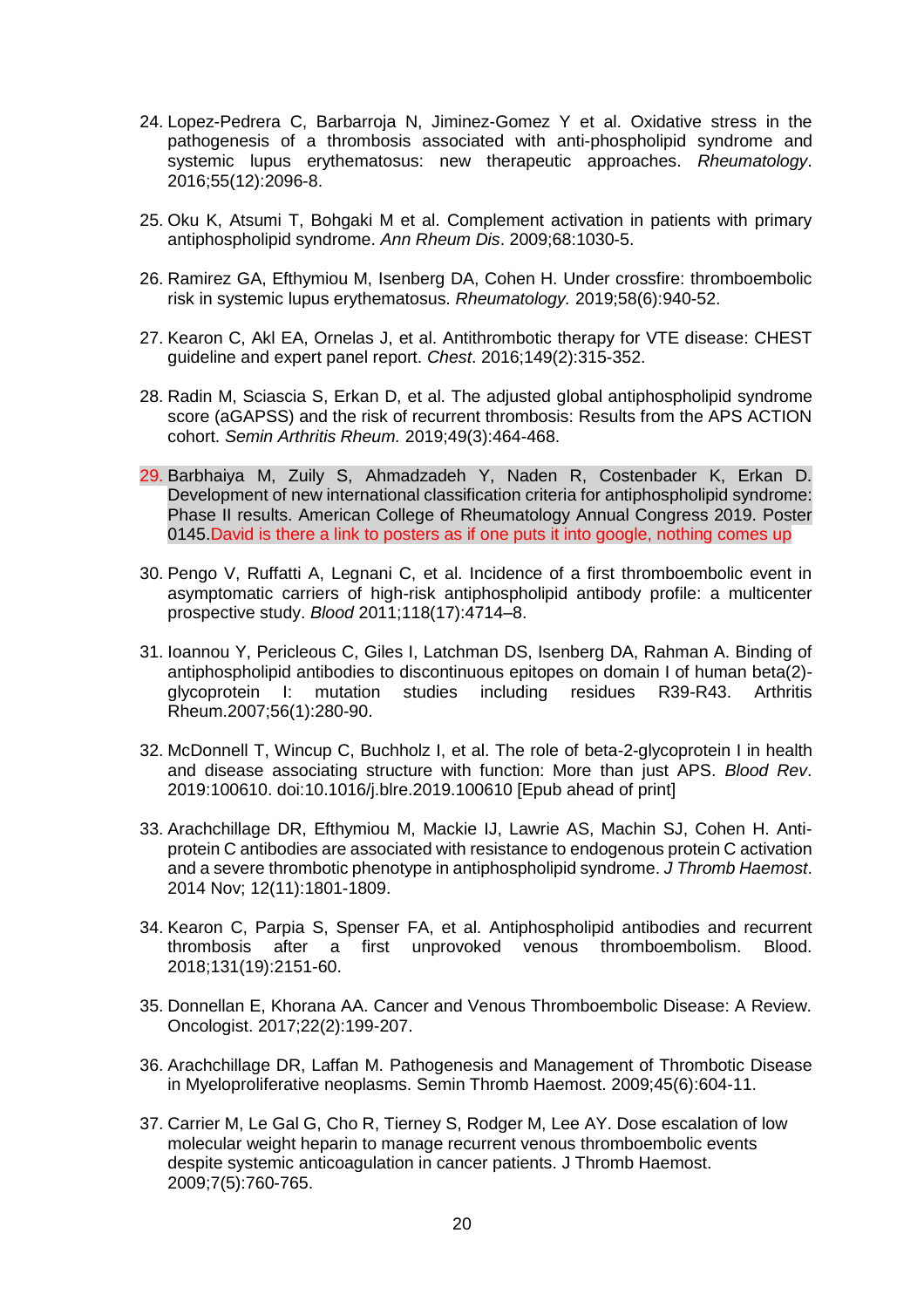- 38. Bick RL, Rice J. Long-term outpatient dalteparin (fragmin) therapy for arterial and venous thrombosis: efficacy and safety—a preliminary report. Clinical and Applied Thrombosis/Hemostasis. 1999;5(Suppl.1):S67-S71.
- 39. Vargas-Hitos JA, Ateka-Barrutia O, Sangle S, Khamashta MA. Efficacy and safety of long-term low molecular weight heparin in patients with antiphospholipid syndrome. Ann Rheum Dis. 2011;70(9):1652-1654.
- 40. Ohsawa M, Koyama T, Yamamoto K, Hirosawa S, Kamei S, Kamiyama R. 1α, 25 dihydroxyvitamin D3 and its potent synthetic analogs downregulate tissue factor and upregulate thrombomodulin expression in monocytic cells, counteracting the effects of tumor necrosis factor and oxidized LDL. *Circulation*. 2000;102(23):2867-2872.
- 41. Andreoli L, Piantoni S, Dall'Ara F, Allegri F, Meroni P, Tincani A. Vitamin D and antiphospholipid syndrome. *Lupus*. 2012;21(7):736-740.
- 42. Andrade D, Cervera R, Cohen H, et al. 15t.h International Congress on Antiphospholipid Antibodies Task Force on Antiphospholipid Syndrome Treatment Trends Report. *In: Antiphospholipid Syndrome: Current Research Highlights and Clinical Insights* (Eds. Erkan D and Lockshin M). Springer. New York. 2017:317-338. ISBN 978-3-319-55442-6.
- 43. Erkan D, Aguiar CL, Andrade D, Cohen H, Cuadrado MJ, Danowski A *et a*l. 14th international congress on antiphospholipid antibodies task force report on antiphospholipid syndrome treatment trends. *Autoimmun Rev*. 2014;13(6):685-696.
- 44. Miranda S, Billoir P, Damian L, et al. Hydroxychloroquine reverses the prothrombotic state in a mouse model of antiphospholipid syndrome: Role of reduced inflammation and endothelial dysfunction. *PloS one*. 2019;14(3):e0212614.
- 45. Belizna C. Hydroxychloroquine as an anti-thrombotic in antiphospholipid syndrome. *Autoimmun rev*. 2015;14(4):358-362.
- 46. Nuri E, Taraborelli M, Andreoli L, et al. Long-term use of hydroxychloroquine reduces antiphospholipid antibodies levels in patients with primary antiphospholipid syndrome. *Immunol Res*. 2017;65(1):17-24.
- 47. Danesh FR, Anel RL, Zeng L, Lomasney J, Sahai A, Kanwar YS. Immunomodulatory effects of HMG-CoA reductase inhibitors. *Arch Immunol Ther Exp*. 2003;51(3):139- 148.
- 48. Ferrara D, Swerlick R, Casper K, et al. Fluvastatin inhibits up‐regulation of tissue factor expression by antiphospholipid antibodies on endothelial cells. *J Thromb Haemost*. 2004;2(9):1558-1563.
- 49. Erkan D, Willis R, Murthy VL, et al. A prospective open-label pilot study of fluvastatin on proinflammatory and prothrombotic biomarkers in antiphospholipid antibody positive patients. *Ann Rheum Dis*. 2014;73(6):1176-1180.
- 50. Cuker A, Arepally GM, Chong BH, et al. American Society of Hematology 2018 guidelines for management of venous thromboembolism: heparin-induced thrombocytopenia. *Blood Adv*. 2018;2(22):3360-3392.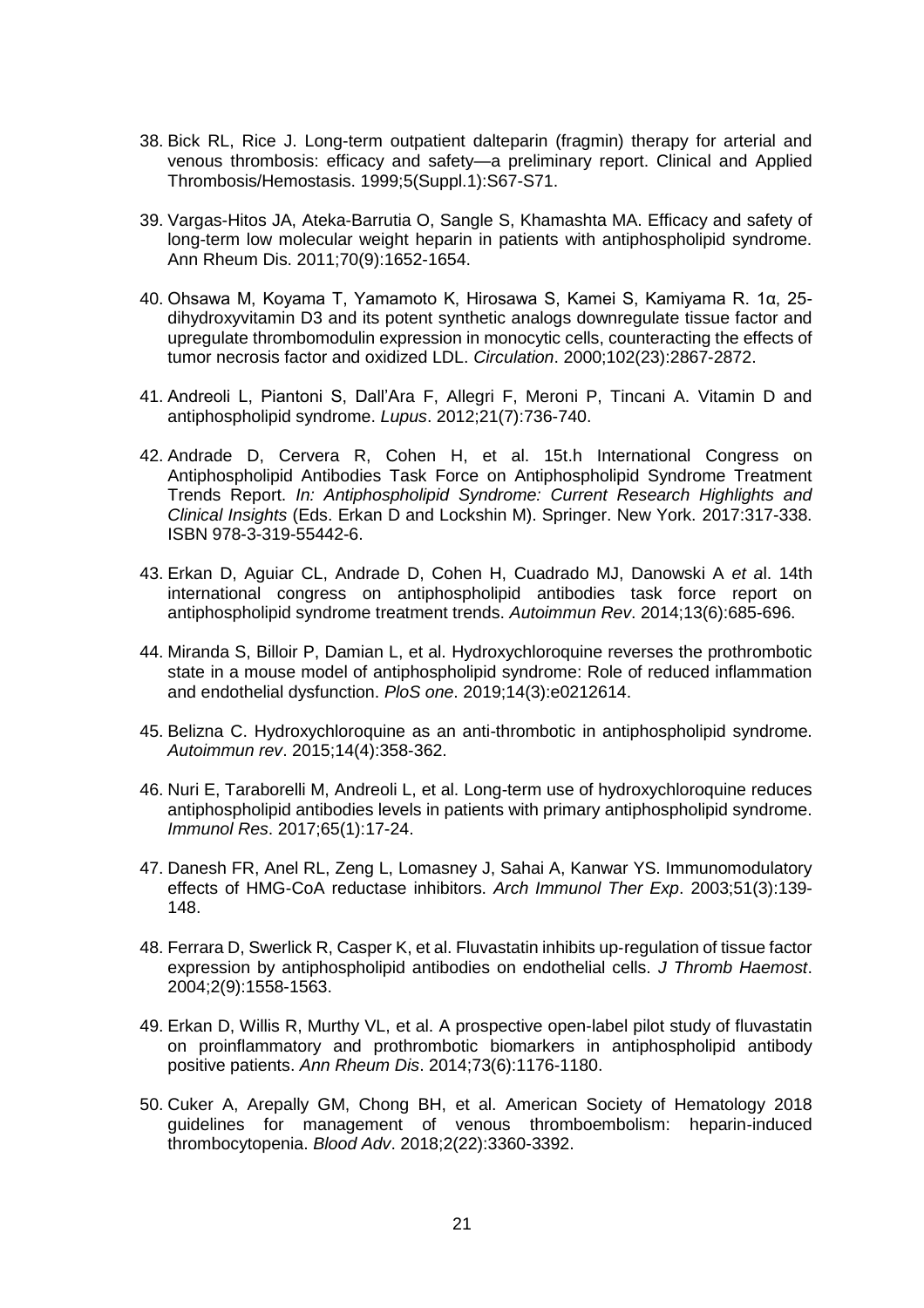- 51. Samama M and Gerotziafas GT. Evaluation of the pharmacological properties and clinical results of the synthetic pentasaccharide (fondaparinux). *Thromb Res*. 2003;109(1):1-11.
- 52. Shetty R, Seddighzadeh A, Parasuraman S, Vallurupalli NG, Gerhard-Herman M, Goldhaber SZ. Once-daily fondaparinux monotherapy without warfarin for long-term treatment of venous thromboembolism. *Thromb Haemost*. 2007;98(6):1384-1386.
- 53. Baron B, Baron J. Four-year follow-up of two patients on maintenance therapy with fondaparinux and mycophenolate mofetil for microthrombotic antiphospholipid syndrome. *Lupus.* 2019;28(8):1003-1006.
- 54. Matziolis G, Perka C, Disch A, Zippel H. Effects of fondaparinux compared with dalteparin, enoxaparin and unfractionated heparin on human osteoblasts. *Calcif Tissue Int*. 2003;73(4):370-379.
- 55. Ho KM, Rao S, Honeybul S, et al. A multicenter trial of vena cava filters in severely injured patients. *N Engl J Med*. 2019;381(4):328-337.
- 56. Duffett L, Carrier M. Inferior vena cava filters. *J Thromb Haemost*. 2017;15(1):3-12.
- 57. Yeoh SA, Diaz SS, Isenberg DA. Advances in systemic lupus erythematosus. *Medicine*. 2018;46:84-92.David I cant find in Pubmed – is there a volume no?
- 58. Ruiz-Irastorza G, Egurbide M, Ugalde J, Aguirre C. High impact of antiphospholipid syndrome on irreversible organ damage and survival of patients with systemic lupus erythematosus. *Arch Intern Med*. 2004;164(1):77-82.
- 59. Unlu O, Zuily S, Erkan D. The clinical significance of antiphospholipid antibodies in systemic lupus erythematosus. *Eur J Rheumatol*. 206:3(2):75-84.
- 60. Hisada R, Kato M, Sugawara E et al. Thrombotic risk stratification by platelet count in patients with antiphospholipid antibodies: a longitudinal study. *J Thromb Haemost*. 2017;15(9):1782-1787.
- 61. Demetrio PR, Munoz P, Lopez-Hoyos M et al. Thrombocytopenia as a thrombotic risk factor in patients with antiphospholipid antibodies without disease criteria. *Med Clin (Barc)*. 2017;148(9):394-400.
- 62. Legault K, Schunemann H, Hillis C, et al. McMaster RARE‐Bestpractices clinical practice guideline on diagnosis and management of the catastrophic antiphospholipid syndrome. *J Thromb Haemost*. 2018;16(8):1656-1664.
- 63. Berman H, Rodríguez-Pintó I, Cervera R, et al. Rituximab use in the catastrophic antiphospholipid syndrome: descriptive analysis of the CAPS registry patients receiving rituximab. *Autoimmun Rev*. 2013;12(11):1085-1090.
- 64. Erkan D, Vega J, Ramón G, Kozora E, Lockshin MD. A pilot open‐label phase II trial of rituximab for non‐criteria manifestations of antiphospholipid syndrome. *Arthritis Rheum*. 2013;65(2):464-471.
- 65. Samama MM, Gerotziafas GT. Comparative pharmacokinetics of LMWHs. Semin Thromb Haemost. 2000;26 Suppl 1:31-8.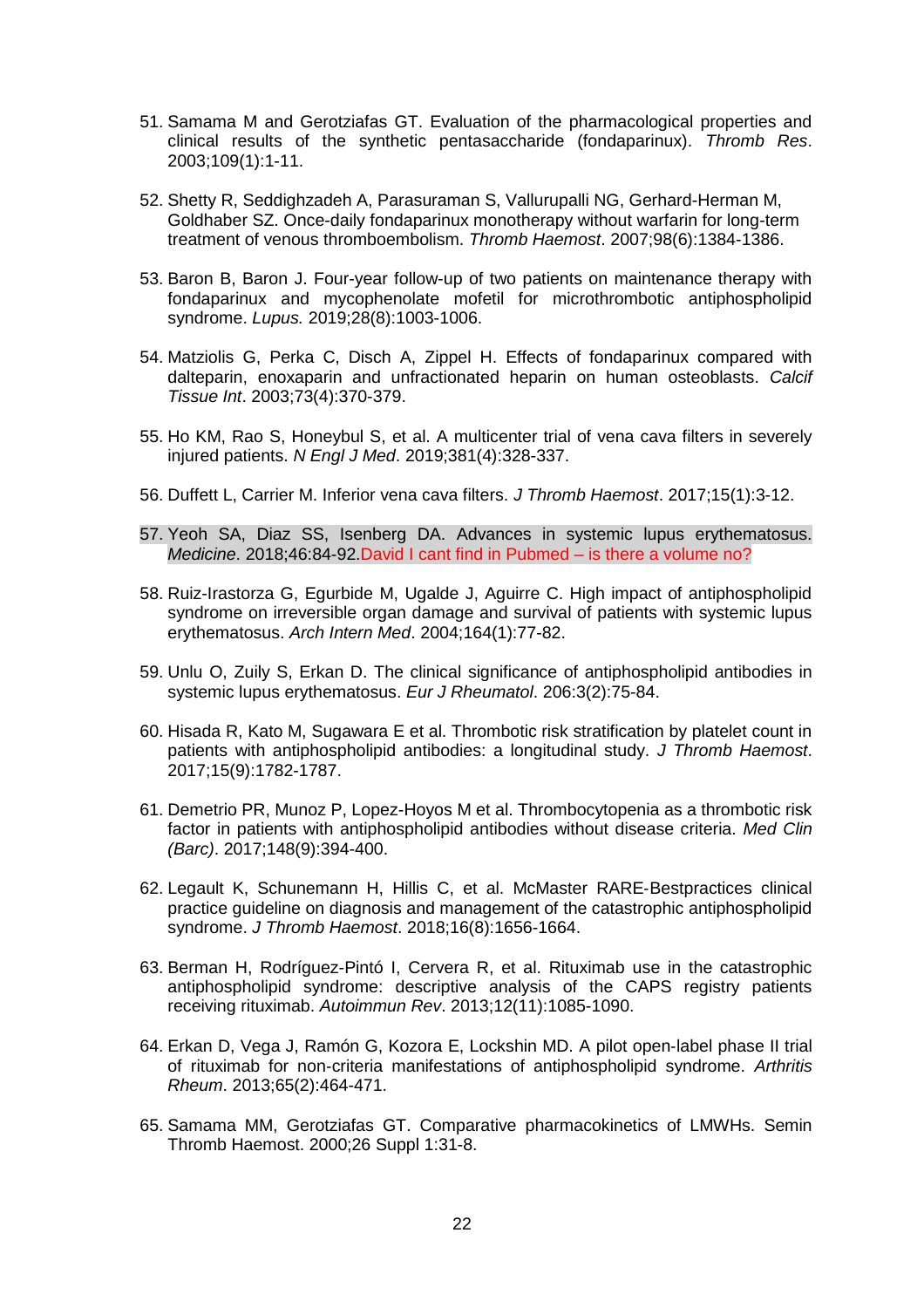- 66. Ageno w, Gallus AS, Wittowsky A, et al. Oral anticoagulant therapy. Antithrombotic Therapy and Prevention of Thrombosis,  $9<sup>th</sup>$  ed: American College of Chest Physicians Evidence-Based Clinical Practice Guidelines. *Chest*. 2012;141(2)(Suppl):e44S-e88S.
- 67. Samuelson Bannow BT, Lee A, Khorana AA, et al. Management of cancerassociated thrombosis in patients with thrombocytopenia: guidance from the SSC of the ISTH. *J Thromb Haemost*. 2018;16(6):1246-1249.
- 68. NCCN. Cancer-Associated Venous Thromboembolic Disease (Version 1.20.2019); Plymouth Meeting, PA:NCCN; 2019.
- 69. Lyman GH, Khorana AA, Kuderer NM, et al. American Society of Clinical Oncology Clinical Practice. Venous thromboembolism prophylaxis and treatment in patients with cancer: American Society of Clinical Oncology clinical practice guideline update. *J Clin Oncol*. 2013;31(17):2189-2204.
- 70. Watson HG, Keeling DM, Laffan M, et al. Guideline on aspects of cancer-related venous thromboembolism. *Br J Haematol*. 2015;170(5):640-648.
- 71. Angelini DE, Radivoyevitch, McCrae KR, Khorana AA. Bleeding incidence and risk factors among cancer patients treated with anticoagulation. *Am J Haematol*. 2019;94(7):780-5.
- 72. Cooper N, Ghanima W. Immune thrombocytopenia. *N Engl J Med*. 2019;381(10):945- 55.
- 73. Guo Y, Tian X, Wang V, Xiao Z. Adverse effects of immunoglobulin therapy. *Front Immunol*. 2018;9:1299.
- 74. Lidar M, Masarwa S, Rotman P, et al. Intravenous immunoglobulins for rheumatic disorders and thromboembolic events-a case series and review of the literature. Immunol Res. 2018;66(6):668-74.
- 75. Guitton Z, Terriou L, Lega JC, et al. Risk of thrombosis with antiphospholipid syndrome treated with thrombopoietin-receptor agonists. Rheumatology (Oxford) 2018;57(8):1432-1438.
- 76. Tenti S, Cheleschi S, Guidelli GM, Galeazzi M, Fioravanti A. Intravenous immunoglobulins and antiphospholipid syndrome: How, when and why? A review of the literature. *Autoimmun Rev*. 2016;15(3):226-35.
- 77. Araújo A, Oliveira M, Lourenço F, et al. Iloprost utilization in autoimmune disease. *Eur J Intern Med*. 2013;24:e133.I can't find this reference on Pubmed
- 78. Zahavi J, Charach G, Schafer R, Toeg A, Zahavi M. Ischaemic necrotic toes associated with antiphospholipid syndrome and treated with iloprost. *Lancet*. 1993;342(8875):862.
- 79. Kanapathy M, Hachach-Haram N, Bystrzonowski, et al. Epidermal grafting for wound healing: a review on the harvesting systems, the ultrastructure of the graft and the mechanism of wound healing. Int Wound J. 2017;14(1):16-23.
- 80. de Holanda MI, Pôrto LC, Wagner T, Christiani LF, Palma LM. Use of eculizumab in a systemic lupus erythemathosus patient presenting thrombotic microangiopathy and